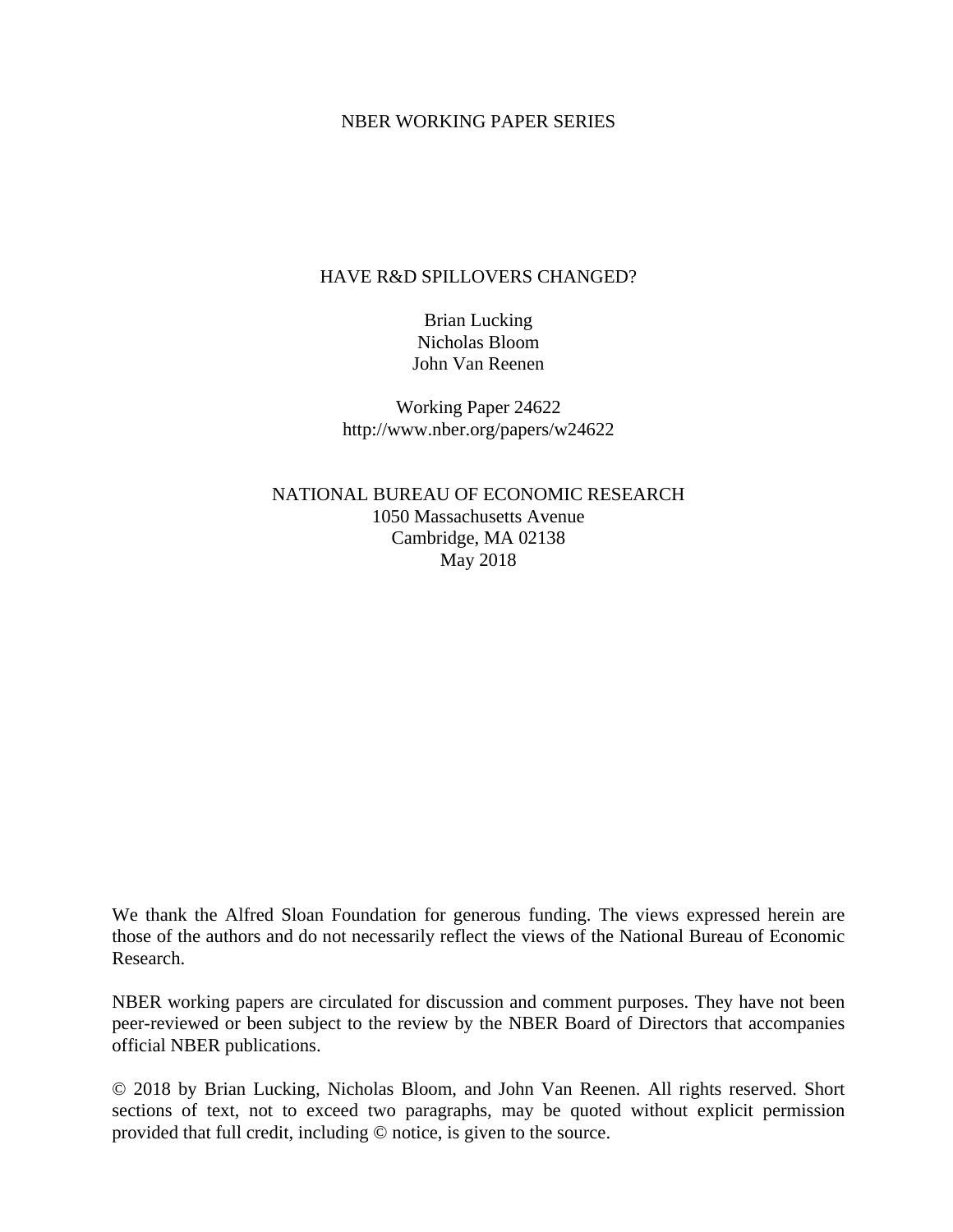Have R&D Spillovers Changed? Brian Lucking, Nicholas Bloom, and John Van Reenen NBER Working Paper No. 24622 May 2018 JEL No. E22

### **ABSTRACT**

This paper revisits the results of Bloom, Schankerman, and Van Reenen (2013) examining the impact of R&D on the performance of US firms, especially through spillovers. We extend their analysis to include an additional 15 years of data through 2015, and update the measures of firms' interactions in technology space and product market space. We show that the magnitude of R&D spillovers appears to have been broadly similar in the second decade of the 21st Century as it was in the mid-1980s. However, there does seem to have been some increase in the wedge between marginal social returns to R&D and marginal private returns with the ratio of marginal social to private returns increasing to a factor of 4 from 3. There is certainly no evidence that the divergence between public and private return has narrowed. Positive spillovers appeared to increase in the 1995-2004 boom.

Brian Lucking Department of Economics Stanford University Stanford, CA 94305 blucking@stanford.edu

Nicholas Bloom Stanford University Department of Economics 579 Serra Mall Stanford, CA 94305-6072 and NBER nbloom@stanford.edu

John Van Reenen Department of Economics, E62-518 MIT 77 Massachusetts Avenue Cambridge, MA 02139 and NBER vanreene@mit.edu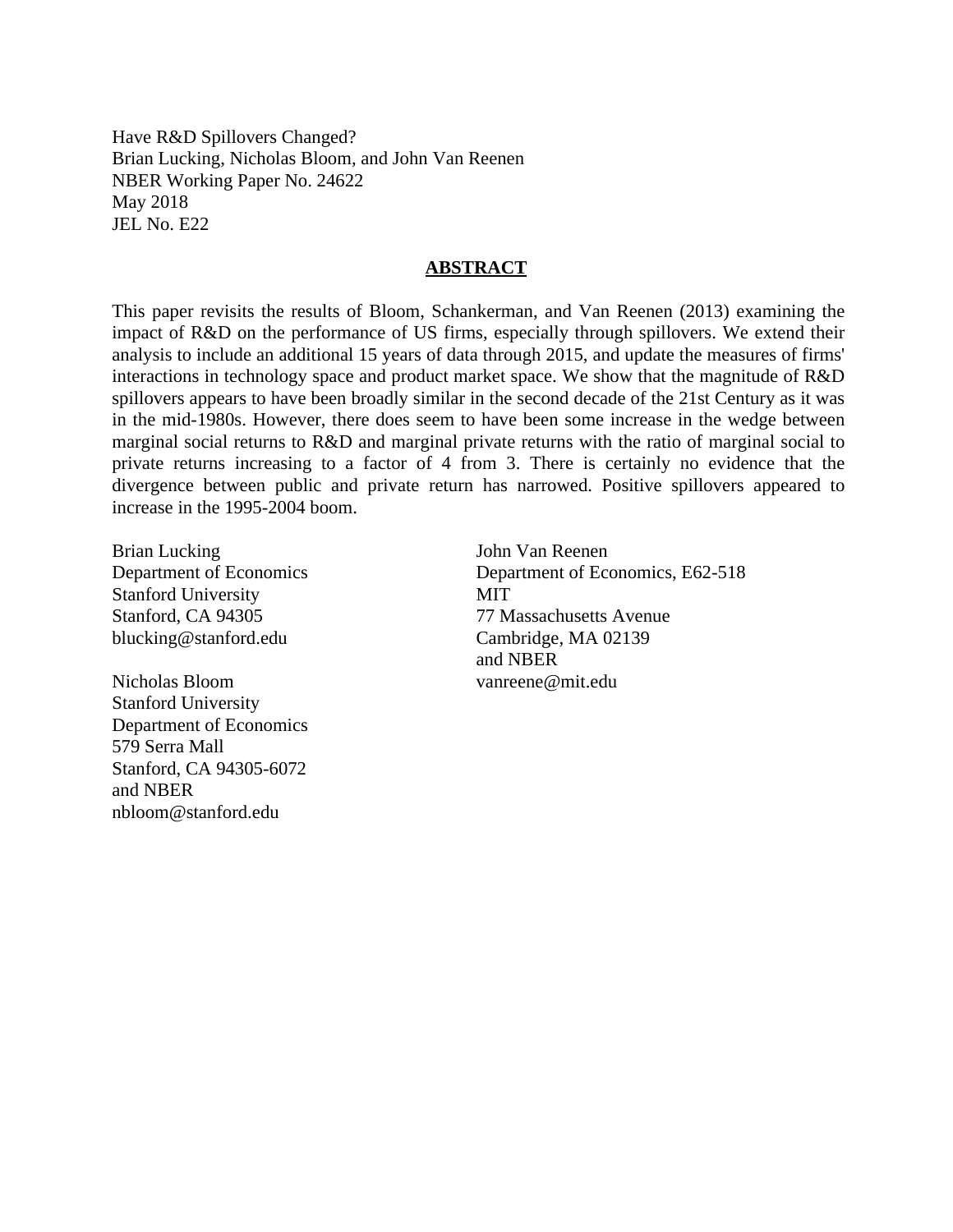## 1 Introduction

Research and Development (R&D) spillovers have been a major topic in the growth, productivity and industrial organization literatures for many decades. Theoretical studies have explored the impact of research and development (R&D) on the strategic interaction among firms and long run growth.<sup>[1](#page-2-0)</sup> While many empirical studies appear to support the presence of technology spillovers, there remains a major problem at the heart of the literature. This arises from the fact that R&D generates at least two distinct types of "spillover" effects. The first is technology (or knowledge) spillovers which may increase the productivity of other firms that operate in similar technology areas, and the second type of spillover is the product market rivalry effect of R&D. Whereas technology spillovers are beneficial to firms, R&D by product market rivals has a negative effect on a firm's value. Despite a large amount of theoretical research on product market rivalry effects of  $R\&D$  (including patent race models), there has been very limited econometric work on such effects, in large part because it is difficult to distinguish the two types of spillovers using existing empirical strategies.

It is important to identify the empirical impact of these two types of spillovers. Econometric estimates of technology spillovers in the literature may be severely contaminated by product market rivalry effects, and it is difficult to ascertain the direction and magnitude of potential biases without building a model that incorporates both types of spillovers. Furthermore, even if there is no such bias, we need estimates of the impact of product market rivalry in order to asses whether there is over-

<span id="page-2-0"></span><sup>&</sup>lt;sup>1</sup>See, for example, Aghion and Howitt (1992) or Spence (1984). Keller (2004), Klenow and Rodriguez-Clare (2005) and Jones (2005) all have recent surveys of the literature.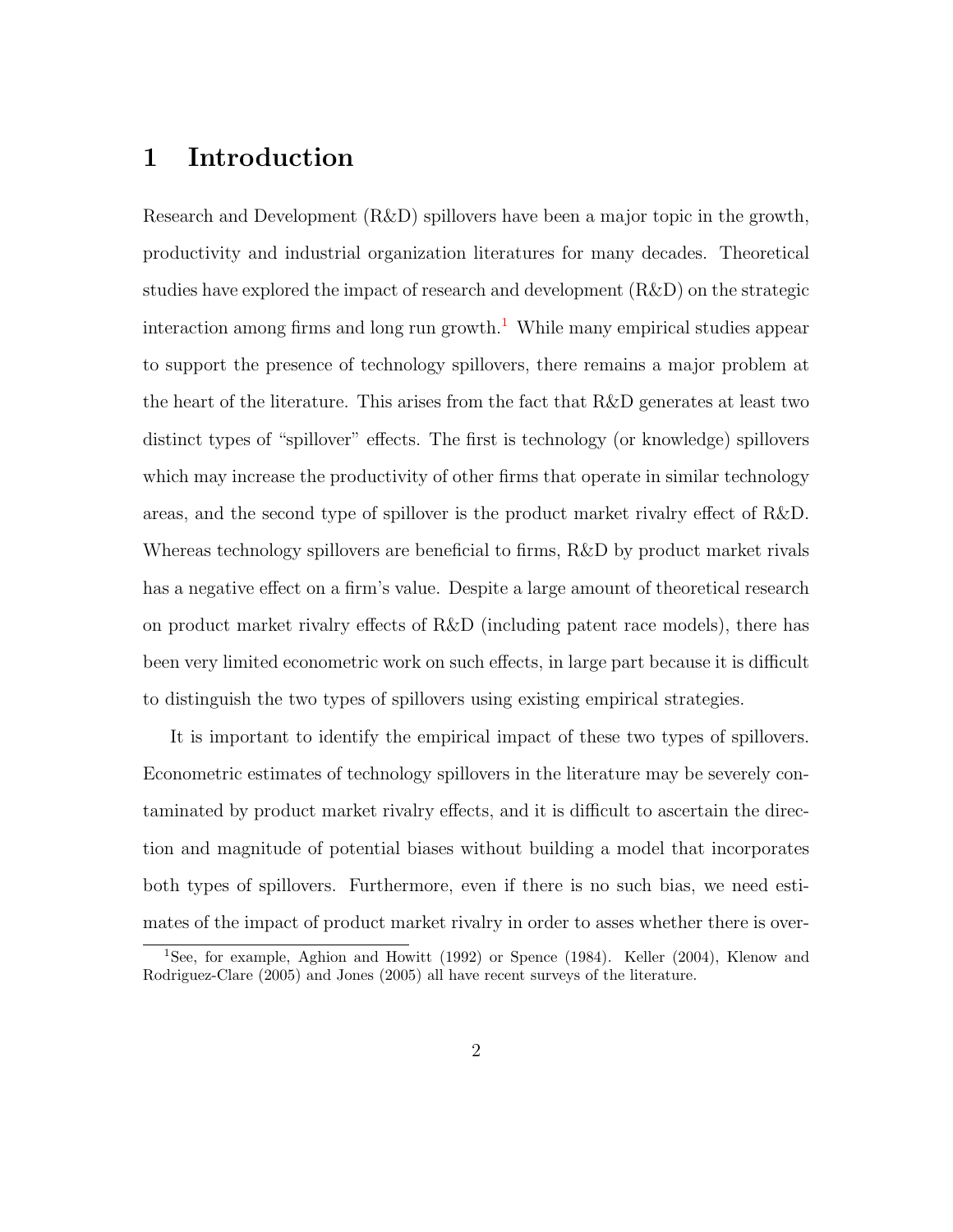or under-investment in R&D. If product market rivalry effects dominate technology spillovers, the conventional wisdom that there is under-investment in R&D could be overturned.

One way to address this issue was introduced by Bloom, Schankerman, and Van Reenen (2013), hereafter BSV. Their methodology tried to separately identify two types of research and development (R&D) spillovers: technology spillovers which are beneficial and arise when knowledge flows to the firm from other firms which use similar technologies, and product market rivalry spillovers which are harmful and arise due to business stealing of the firm's competitors. This is accomplished by distinguishing between firms' position in technology space, measured by patenting across technology classes, and position in product market space, measured by sales across four digit industries.

In this paper, we use the BSV methodology to separately identify the technology spillovers and the product market rivalry effects of R&D and reexamine the effect of R&D spillovers on several firm outcomes (market value, patenting, productivity, and R&D). Our panel data includes nearly three times as many firms as BSV because of updates to the underlying data sources and the passage of time. The magnitudes of spillovers are quite similar to those reported in BSV. We find large statistically significant technology spillovers and smaller product market rivalry effects. Interestingly, and in contrast to the earlier results, we find that R&D of firms' product market rivals reduces patenting. We also find somewhat stronger evidence of strategic complementarity in R&D among firms. Finally, we use our estimates to conduct a welfare analysis, showing that the marginal social return to R&D (57.7%) exceeds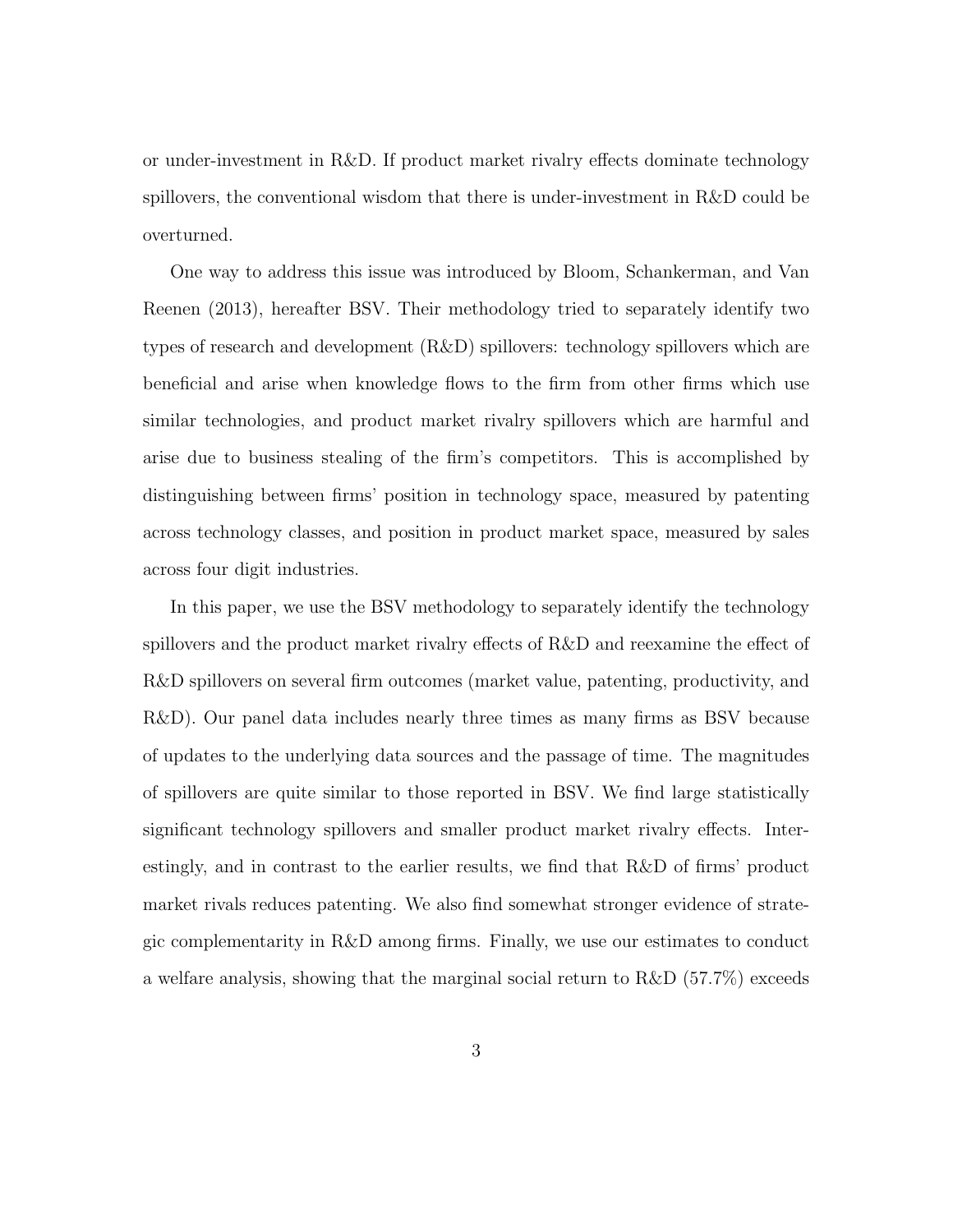the marginal private return to R&D  $(13.6\%)$  by 44.1%. We then show how our estimates of constant technology spillovers can be reconciled with endogenous growth models in which technological innovation is the main driver of economic growth.

The original BSV paper built on a long line of research, perhaps most saliently the work of Griliches (1992). Many authors have subsequently extended this approach. Manresa (2015) generalizes the approach to modeling spillovers in a modified panel data "Pooled" Lasso approach. Lychagin et al. (2015) take a semi-parametric approach and introduce a third spillover aspect based on geographical closeness, which they show is independently important. Colino (2017) adds a dynamic spillover measure which takes into account when past R&D may create future spillovers using citation information (finding this particularly important in industries with complex products that build cumulatively on multiple components).

The rest of the paper is organized as follows. First, we describe the data and measurement of key variables, including the measures of technological proximity and product market proximity which are central to the analysis. Next, we review the econometric framework and theoretical predictions of the BSV model of firms' production, patenting, and knowledge production. We then present the estimation results and conduct a welfare analysis. Finally, we show our estimates are consistent with endogenous growth models and in particular with recent papers studying the productivity slowdown, before concluding with a few remarks.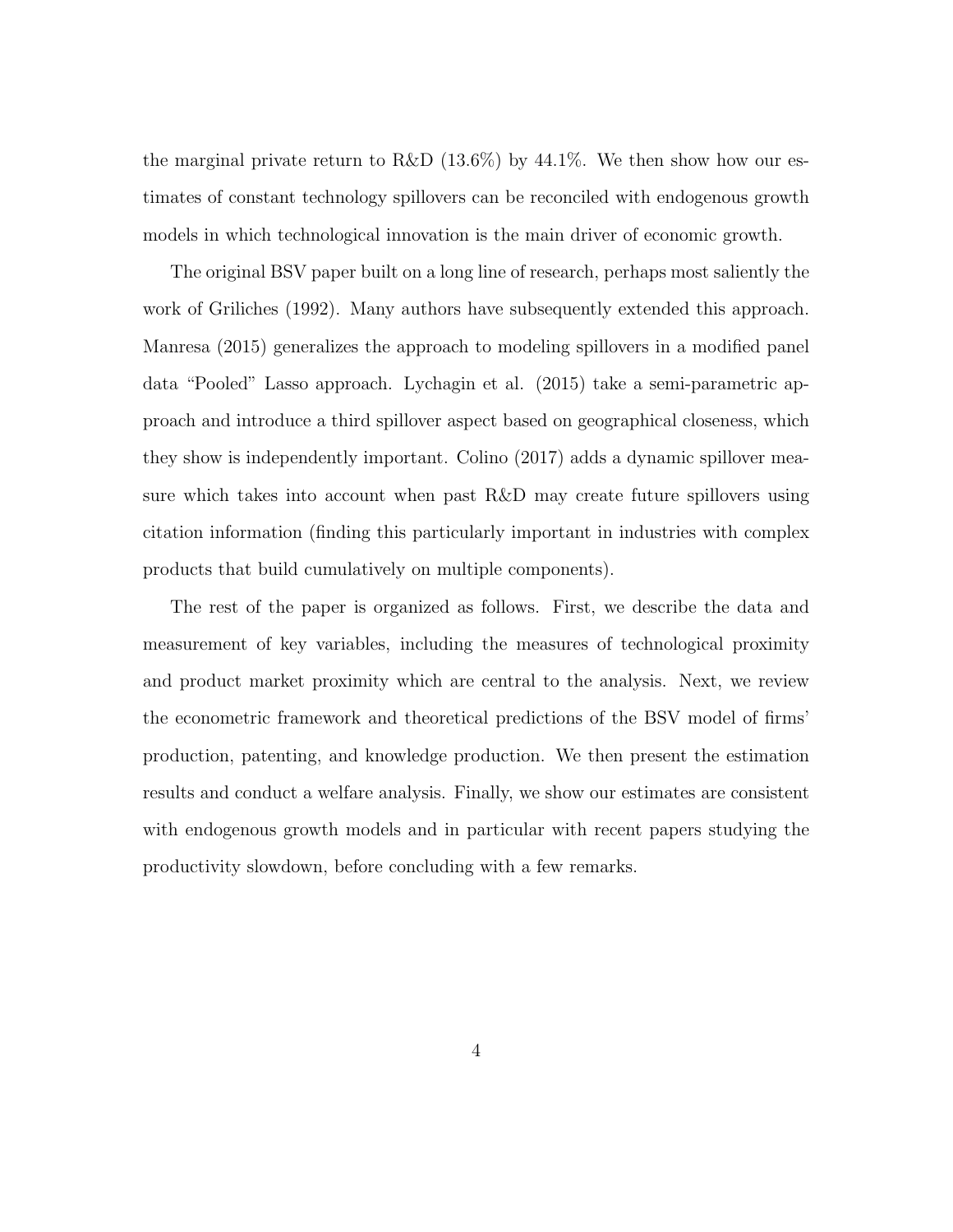## 2 Data

In this section we discuss the construction of our dataset, highlighting where updates have been made to the BSV data. The complete dataset and all replication files are available online at https://people.stanford.edu/nbloom/research.

### 2.1 Sample Construction

We combine three primary data sources to create the analysis sample. First, data on firm patenting and patent citations are from the NBER Patent Data Project.<sup>[2](#page-5-0)</sup> The NBER patent data includes data from the U.S. Patent and Trademark Office (USPTO) on the universe of utility patents granted between 1976 and 2006 in addition to firm identifiers (gvkey) which allow matching patent data to accounting data from Compustat. Updates to the NBER patent data allow us to significantly increase the sample of patenting firms for two reasons. Whereas BSV included utility patents which had been granted by 1999, recent updates allow us to include patents granted through 2006. In addition, the NBER's match of patent assignee to the Compustat firm identifier "gvkey" has been improved, allowing us to identify more patenting firms throughout the entire period of analysis.

Second, we use the Compustat Segments database which breaks down firm sales by line of business. Each line of business is associated with a primary industry code (4-digit SIC), and in many cases a secondary industry code. For lines of business with two codes listed, we allocate 75 percent of the line's sales to the primary industry and 25 percent to the secondary industry. We use Compustat Segments data from 1980

<span id="page-5-0"></span><sup>2</sup>https://sites.google.com/site/patentdataproject/Home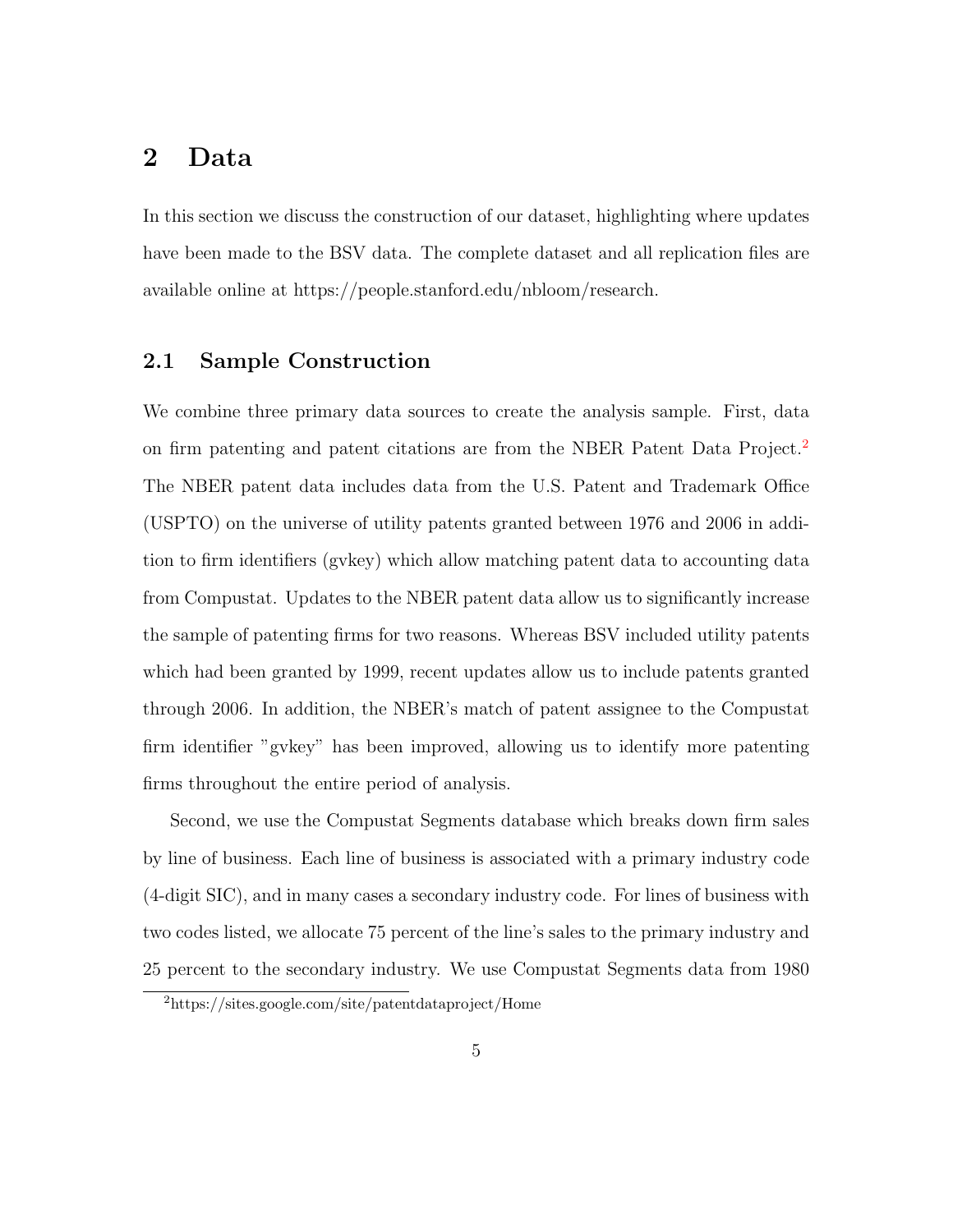through 2015, whereas BSV used Segments data from 1993 through 2001. Finally, we merge both the patent data and the line of business data to accounting data (sales, employment, R&D, market value, etc.) for 1980 through 2015 from the Compustat Fundamentals database.

### 2.2 Measuring Technological Proximity

Technological proximity is measured using the Jaffe (1986) metric as well as the Mahalanobis generalization introduced in BSV. Both measures describe the correlation of patenting across USPTO technology classes between pairs of firms. To calculate technological proximity, we first allocate all of the firm's patents between 1970 and  $2006$  into the different USPTO technology classes, defining for firm  $i$  the vector  $T_i = (T_{i1}, T_{i2}, ... T_{i426})$  where  $T_{i\tau}$  is the share of firm i's patents in technology class  $\tau$ . The Jaffe (1986) measure of technological proximity between firm i and firm j is given by:

<span id="page-6-0"></span>
$$
TECH_{ij} = \frac{(T_i T_j')}{(T_i T_i')^{1/2} (T_j T_j')^{1/2}}.
$$
\n(1)

The pool of technology spillovers to firm i in year t,  $SPILLTECH_{it}$ , is the the stock of R&D of all the firms with which firm i interacts in technology space, weighted by the Jaffe (1986) measure of technological proximity. Specifically,

$$
SPILLTECH_{it} = \sum_{j \neq i} TECH_{ij}G_{jt},\tag{2}
$$

where  $G_{jt}$  if firm j's stock of R&D in year t.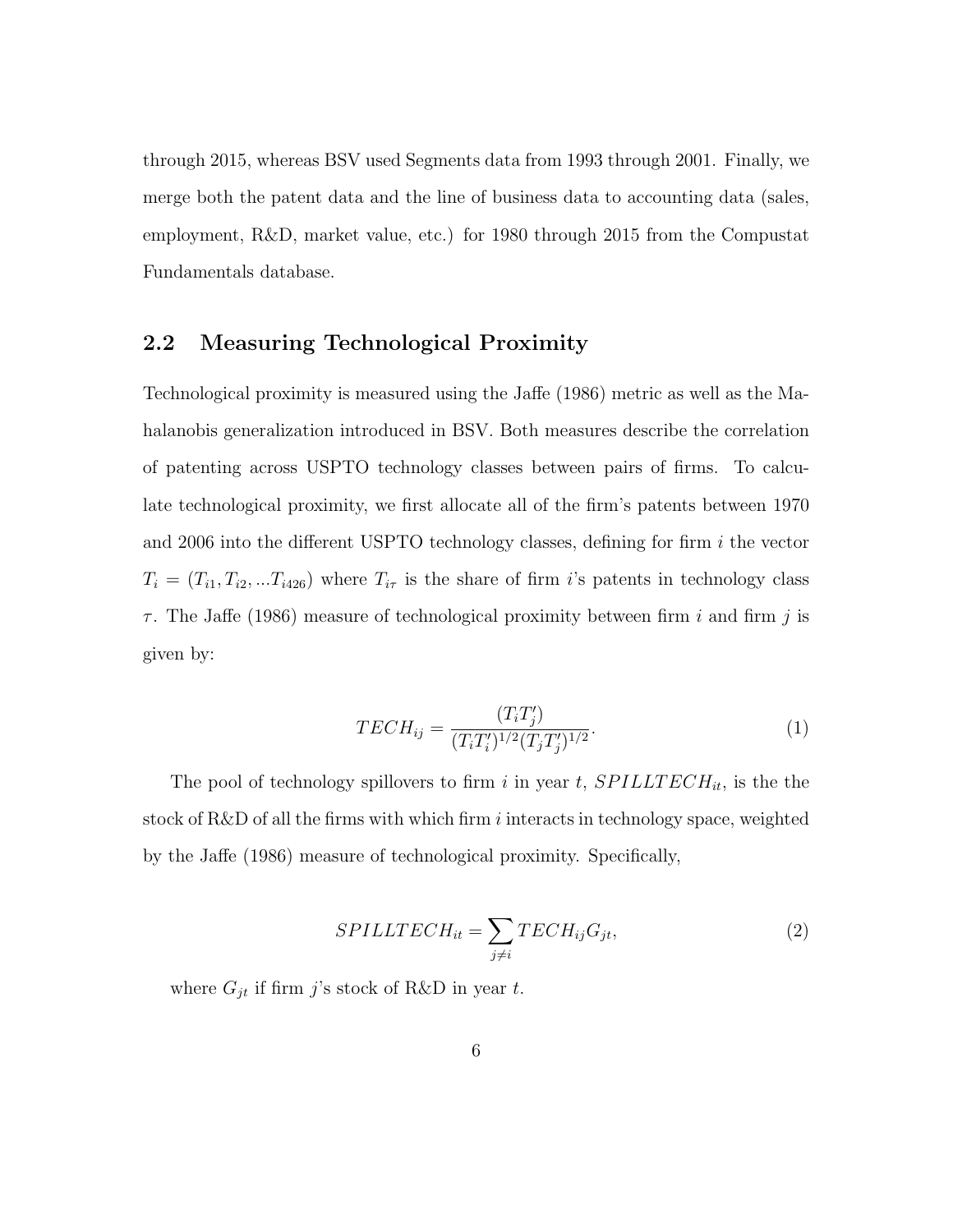### 2.3 Measuring Product Market Proximity

Product market proximity is measured using line of business data from the Compustat Segment Dataset, which provides each firm's sales disaggregated by four digit industry code. We begin by defining the vector  $S_{it} = (S_{i1t}, S_{i2t}, ..., S_{i473t})$ , where  $S_{ikt}$ is the share of firm i's sales in industry k from year  $t-5$  to year  $t-1$ . Rather than pool across all years to construct firm industry sales share, we pool the previous five years of data. Pooling the segments data across all 35 years is problematic in this setting. Future industry sales shares are clearly endogenous as firm innovation and R&D affects subsequent product market success. Past sales shares do not suffer from endogeneity but will be mismeasured if firms move in product space over time. While the results in BSV are robust to using lagged, future or pooled segments data, our data cover a much longer time period which likely exacerbates the endogeneity and measurement problems introduced by pooling the data. We therefore use the 5 previous years of firm sales in order to (a) minimize reverse causality between firm outcomes and product market competition and (b) accurately measure the firm's time t location in product market space. The results do not appear sensitive to this choice – using the firm's previous 10 years or 20 years of sales produces similar estimates. Product market proximity is measured by the correlation of firms' sales across four digit industries:

$$
SIC_{ij} = \frac{(S_i S_j')}{(S_i S_i')^{1/2} (S_j S_j')^{1/2}}.
$$
\n(3)

The pool of product market spillovers to firm i in year t,  $SPILLSIC_{it}$ , is the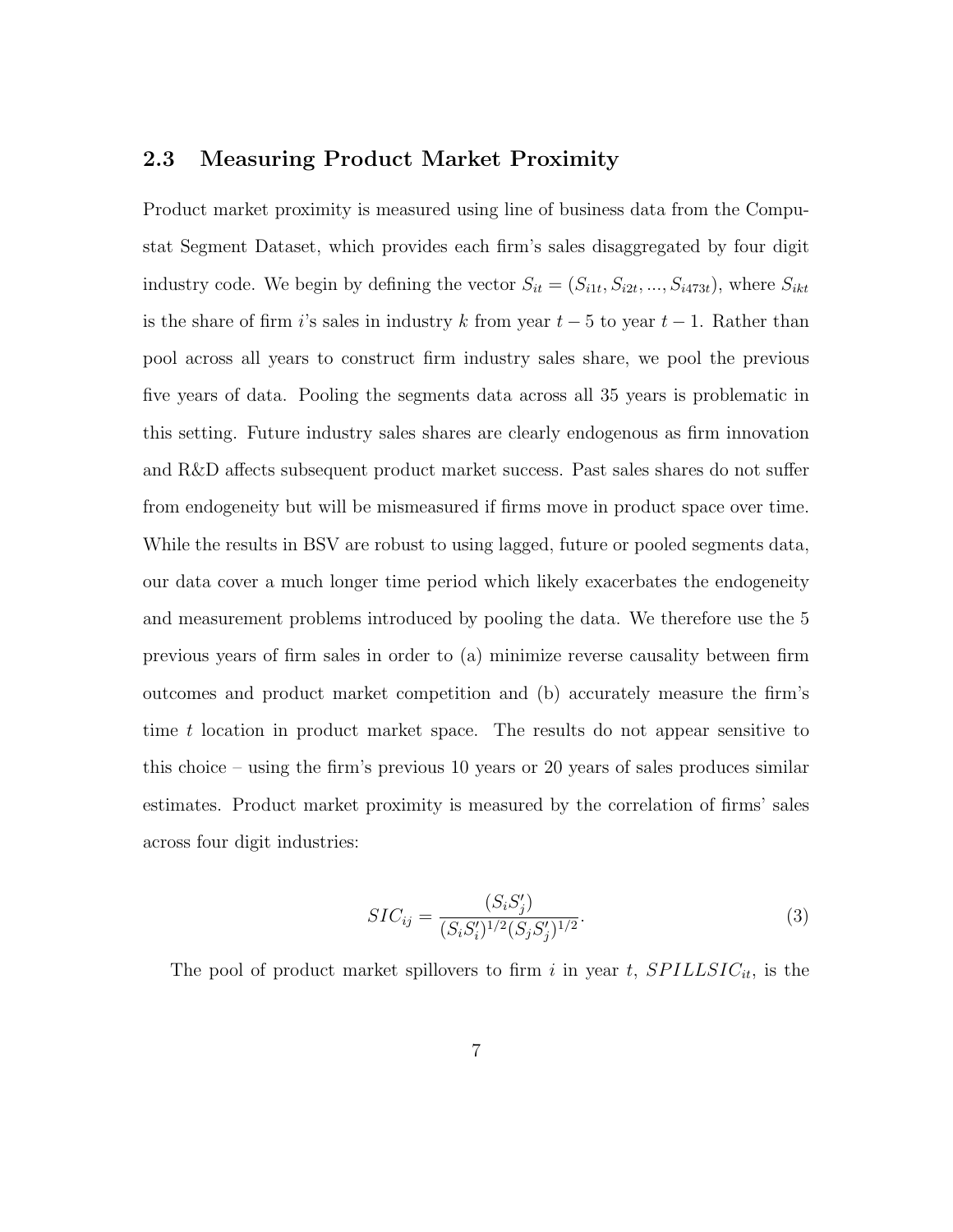stock of R&D of all the firms with which firm  $i$  interacts in product market space, weighted by our measure of product market proximity. Specifically,

$$
SPILLSIC_{it} = \sum_{j \neq i} SIC_{ij}G_{jt},\tag{4}
$$

#### 2.4 Mahalanobis Extension

We also construct alternatives versions of SPILLTECH and SPILLSIC using the Mahalanobis distance metric. This measure allows for spillovers between different technology classes, which is ruled out by the Jaffe metric (which assumes full spillovers within the same class and nothing otherwise). In summary, Mahalanobis measures cross technology class spillovers by using revealed preference. If two technologies are often located together in the same firm (e.g. "computer input/output" and "computer processing") then we infer the distance between the technologies is smaller, so spillovers will be greater. We proxy this by the share of times the two technology classes are patented within the same firm.

To explain the exact calculation of the Mahalanobis normed measure we require additional notation. First, we let  $T = [T'_1, T'_2...T'_N]$  denote the  $(426, N)$  matrix where each column contains a firm's patent shares in the 426 technological classes. Second, we define a normalized  $(426, N)$  matrix  $\tilde{T} = [T_1'/(T_1 T_1')]$  $(T_1')^{1/2}, T_2'/(T_2T_2')$  $(T_N')^{1/2}...T_N'/(T_N T_N')^{1/2}],$ in which each column is simply normalized by the firm's patent share dot product. Third, we define the  $(N \times N)$  matrix  $TECH = \tilde{T}'\tilde{T}$ . This matrix  $TECH$  is just the standard Jaffe (1986) uncentered correlation measure between firms  $i$  and  $j$ , in which each element is the measure  $TECH_{ij}$ , exactly as defined in equation [1](#page-6-0) above. Fourth,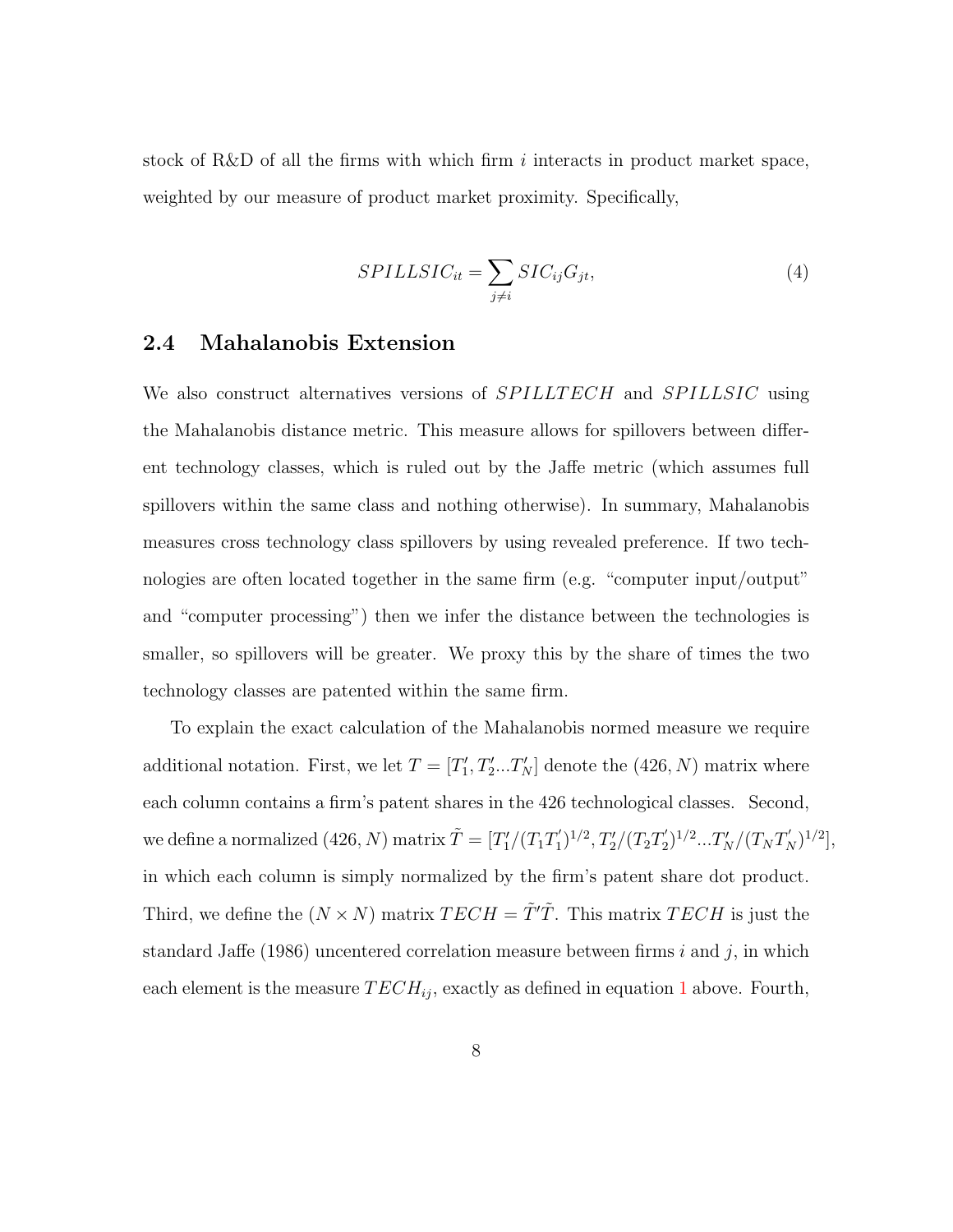we define a  $(N, 426)$  matrix  $\widetilde{X} = [T'_{(:,1)}/(T_{(:,1)}T'_{(:,1)})^{1/2}...T'_{(:,426)}/(T_{(:,426)}T'_{(:,426)})^{1/2}]$  where  $T_{(:,i)}$  is  $(1, N)$  and is the i<sup>th</sup> row of T. This matrix  $\tilde{X}$  is similar to  $\tilde{T}$ , except it is the normalized patent class shares across firms rather than firm shares across patent classes. Finally, we can define the (426, 426) matrix  $\Omega = \widetilde{X}'\widetilde{X}$  in which each element is the standard Jaffe (1986) uncentered correlation measure between patent classes (rather than between firms). So, for example, if patent classes i and j coincide frequently within the same firm, then  $\Omega_{ij}$  will be close to 1 (with  $\Omega_{ii} = 1$ ), while if they never coincide within the same firm  $\Omega_{ij}$  will be 0.

The Mahalanobis normed technology closeness measure is defined as  $TECH^M =$  $\widetilde{T}'\Omega\widetilde{T}$ . This measure weights the overlap in patent shares between firms by how close their different patents shares are to each other. The same patent class in different firms is given a weight of 1, and different patent classes in different firms are given a weight between 0 and 1, depending on how frequently they overlap within firms across the whole sample. Note that if  $\Omega = I$ , then  $TECH^M = T ECH$ . Thus, if no patent class overlaps with any other patent class within the same firm, then the standard Jaffe (1986) measure is identical to the Mahalanobis norm measure. On the other hand, if some patent classes tend to overlap frequently within firms suggesting they have some kind of technological spillover - then the overlap between firms sharing these patent classes will be higher.

### 2.5 Sample and Descriptive Statistics

To be included in our sample firms must have segments and accounting data at some time between 1980 and 2015, and must have applied for a patent at some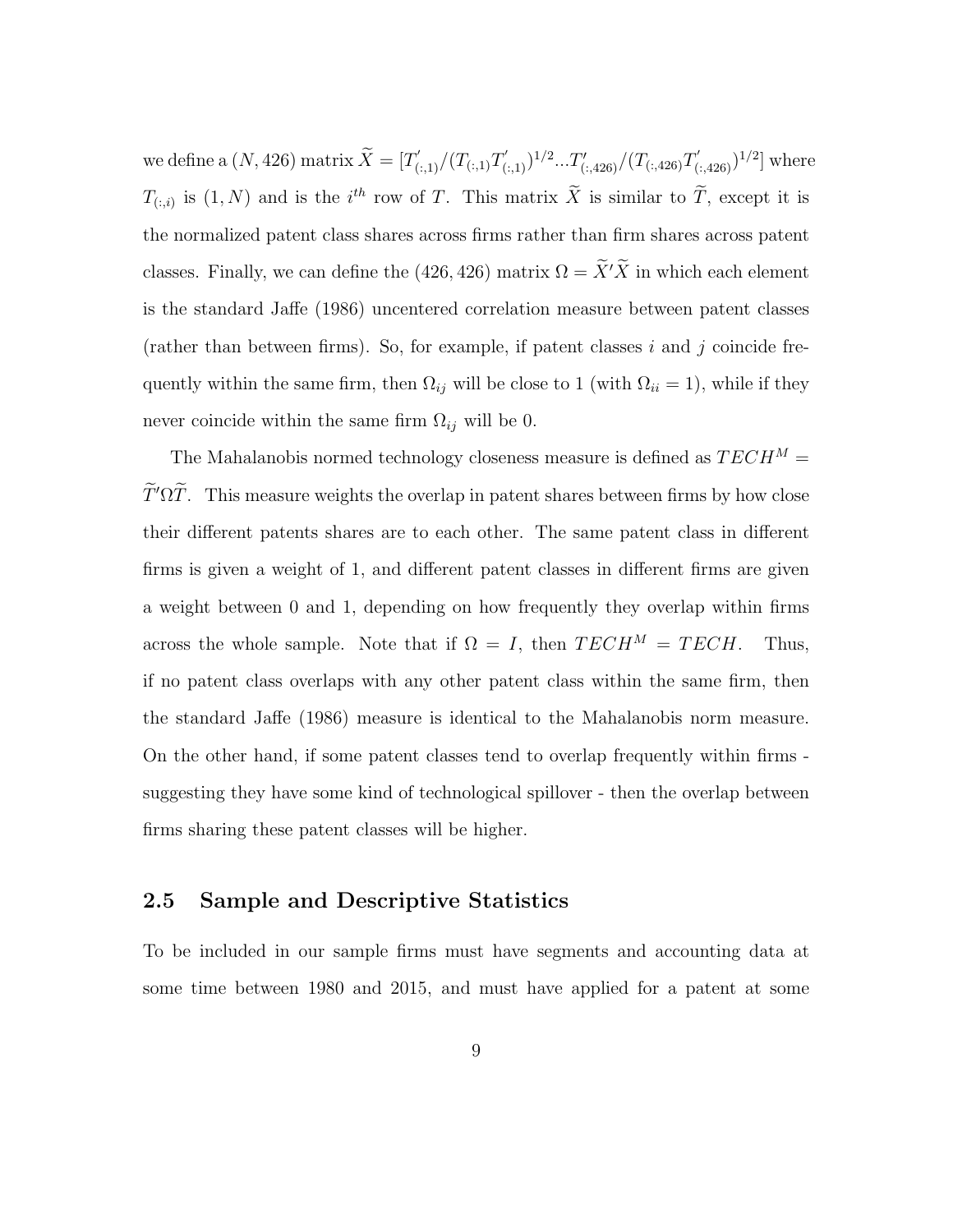point between 1970 and 2006. We also drop firms with less than 4 years of data and with large jumps in sales and employment in consecutive years, which may be indicative of M&A activity. We exclude the first 5 years of data (1980-1984) from all regressions in order to construct the knowledge stock measures. Table 1 contains summary statistics for several key variables for the 1,985 firms in our sample in columns 1-3, and for the sample in BSV in columns 4-6. Summary statistics are presented over the period from 1981 to 2001 to facilitate comparison between the two samples. Compared to BSV, the firms in our sample have higher Q, are more R&D-intensive measured by R&D stock, flow, and stock scaled by physical capital, and they patent more often. Our firms are on average smaller in terms of market value, sales, physical capital, and employment than the firms in the old BSV sample because the increased match sample included many medium and smaller Compustat firms.

# 3 Econometric Framework

We are interested in estimating the effects of R&D spillovers and product market rivalry on four firm outcomes: market value, R&D spending, productivity, and citation-weighted patenting. Theory has clear predictions for the first two firm outcomes, while productivity and patenting are used to proxy for knowledge. Market value should be increasing in the size of the pool of R&D spillovers from technologically similar firms  $(SPILLTECH)$  and decreasing in the size of the pool of spillovers from product market rivals (SPILLSIC). Patenting and productivity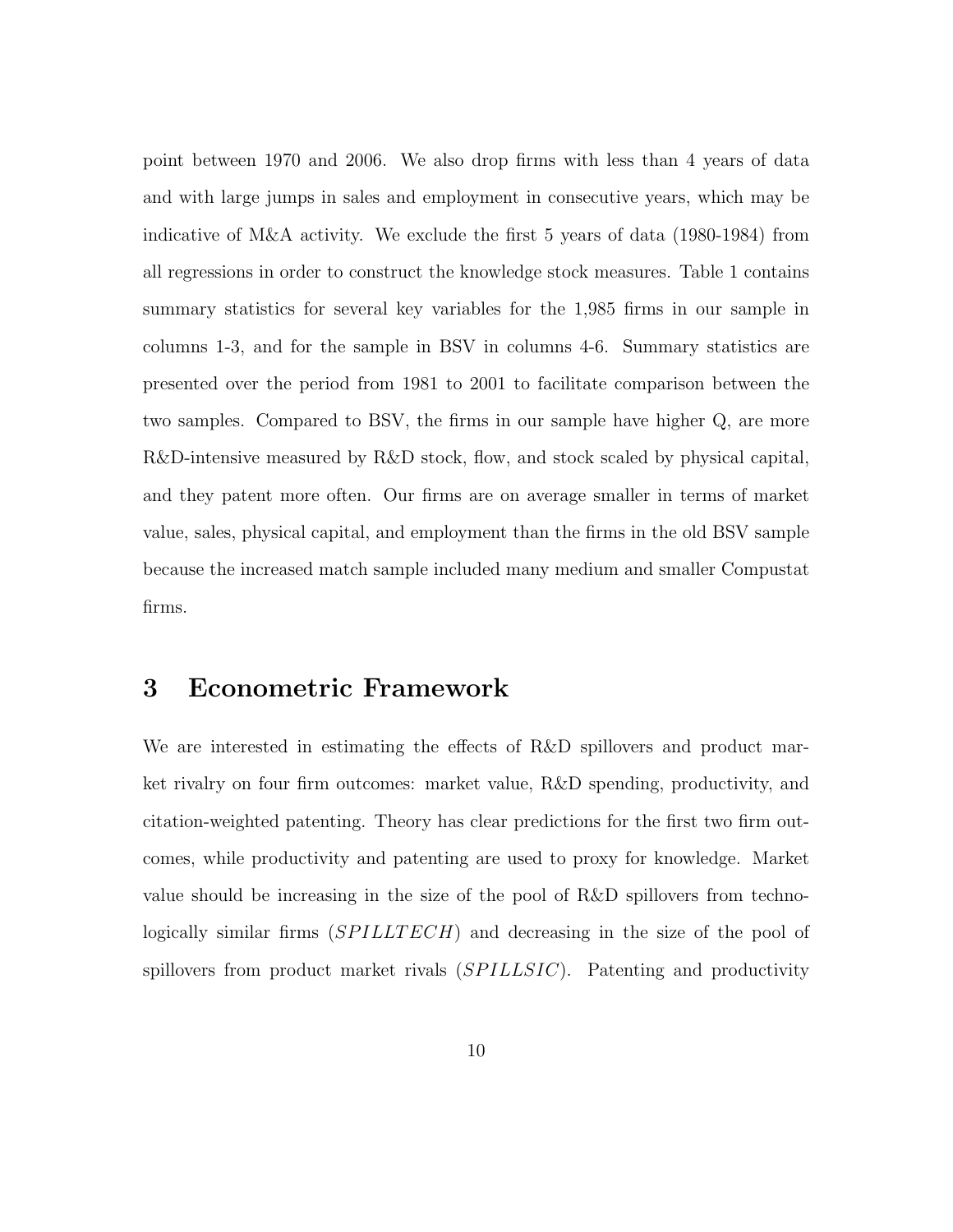should be increasing in *SPILLTECH*. Lastly, the theoretical predictions for the effects of spillovers on R&D vary depending on whether R&D undertaken by firms' product market rivals is a strategic substitute or a strategic complement. R&D is increasing in SPILLSIC in the case of strategic complements and decreasing in the case of strategic substitutes. The relationship between R&D and *SPILLTECH* is ambiguous because it depends on how technology spillovers affect the firm's marginal product of R&D.

#### 3.1 Market Value Equation

We estimate the effect of R&D spillovers on market value in the following specification:

<span id="page-11-0"></span>
$$
\ln(Q_{it}) = \gamma_1 \phi [\ln\left(\frac{G}{A}\right)_{it-1}] + \gamma_2 \ln SPILLTECH_{it-1} + \gamma_3 \ln SPILLSIC_{it-1}
$$
  
+  $\gamma_4 X_{it}^V + \eta_i^V + \tau_i^V + \nu_{it}^V,$  (5)

where  $Q_{it}$  is Tobin's Q,  $\phi$ [ $\left(\frac{G}{A}\right)$  $\left(\frac{G}{A}\right)_{it-1}]$  is a function of the lagged R&D stock divided by the stock of non-R&D assets (which we will approximate by a sixth order polynomial),  $X_{it}^V$  is a vector of time-varying controls, and  $\eta_i^V$  and  $\tau_i^V$  are firm and year fixed effects respectively.

### 3.2 Patent Equation

We estimate a negative binomial of citation-weighted patents: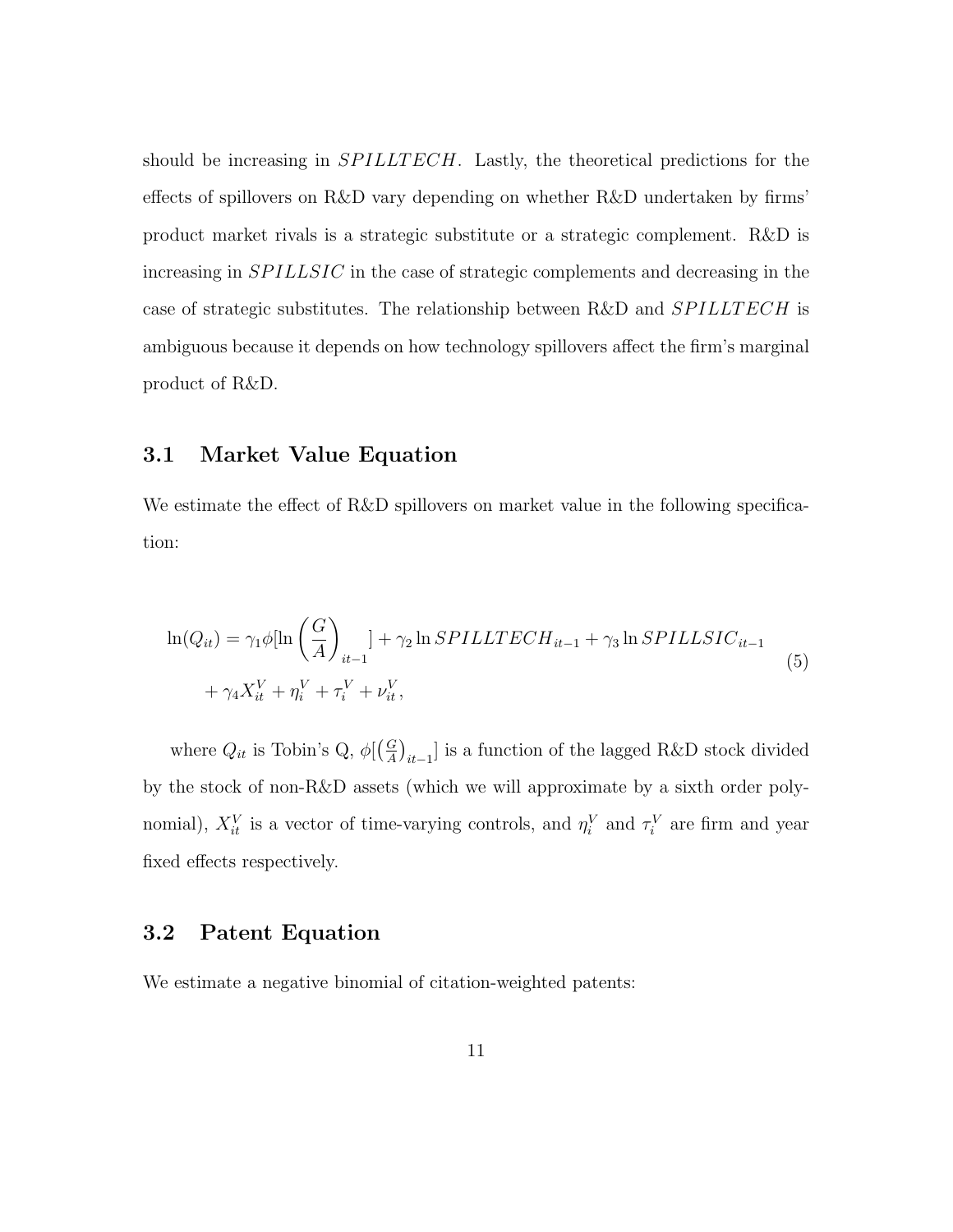<span id="page-12-0"></span>
$$
P_{it} = \exp(\lambda_1 \ln G_{it-1} + \lambda_2 \ln SPILLTECH_{it-1} + \lambda_3 \ln SPILLSIC_{it-1}
$$
  
+ 
$$
\lambda_4 X_{it}^P + \eta_i^P + \tau_i^P + \nu_{it}^P,
$$
 (6)

where  $P_{it}$  is future citations weighted patents for firm i's patents applied for in year t and  $G_{it-1}$  is lagged R&D capital stock. The firm fixed effect  $\eta_i$  is measured as the pre-sample average citation-weighted patents. One concern with using citationsweighted patents is that more recently issued patents have had less time to garner citations than older patterns. We address this by including year fixed effects in all specifications.

## 3.3 Productivity Equation

The production function is Cobb-Douglas in R&D capital, labor, and non-R&D capital, with additional terms for R&D spillovers:

<span id="page-12-1"></span>
$$
\ln Y_{it} = \psi_1 \ln g_{it-1} + \psi_2 \ln SPILLTECH_{it-1} + \psi_3 \ln SPILLSIC_{it-1} + \psi_4 X_{it}^Y + \eta_i^Y + \tau_i^Y + \nu_{it}^Y),
$$
\n(7)

where  $Y_{it}$  is real sales,  $X_{it}$  includes labor and capital, and  $\eta_i^Y$  and  $\tau_i^Y$  are firm and year fixed effects.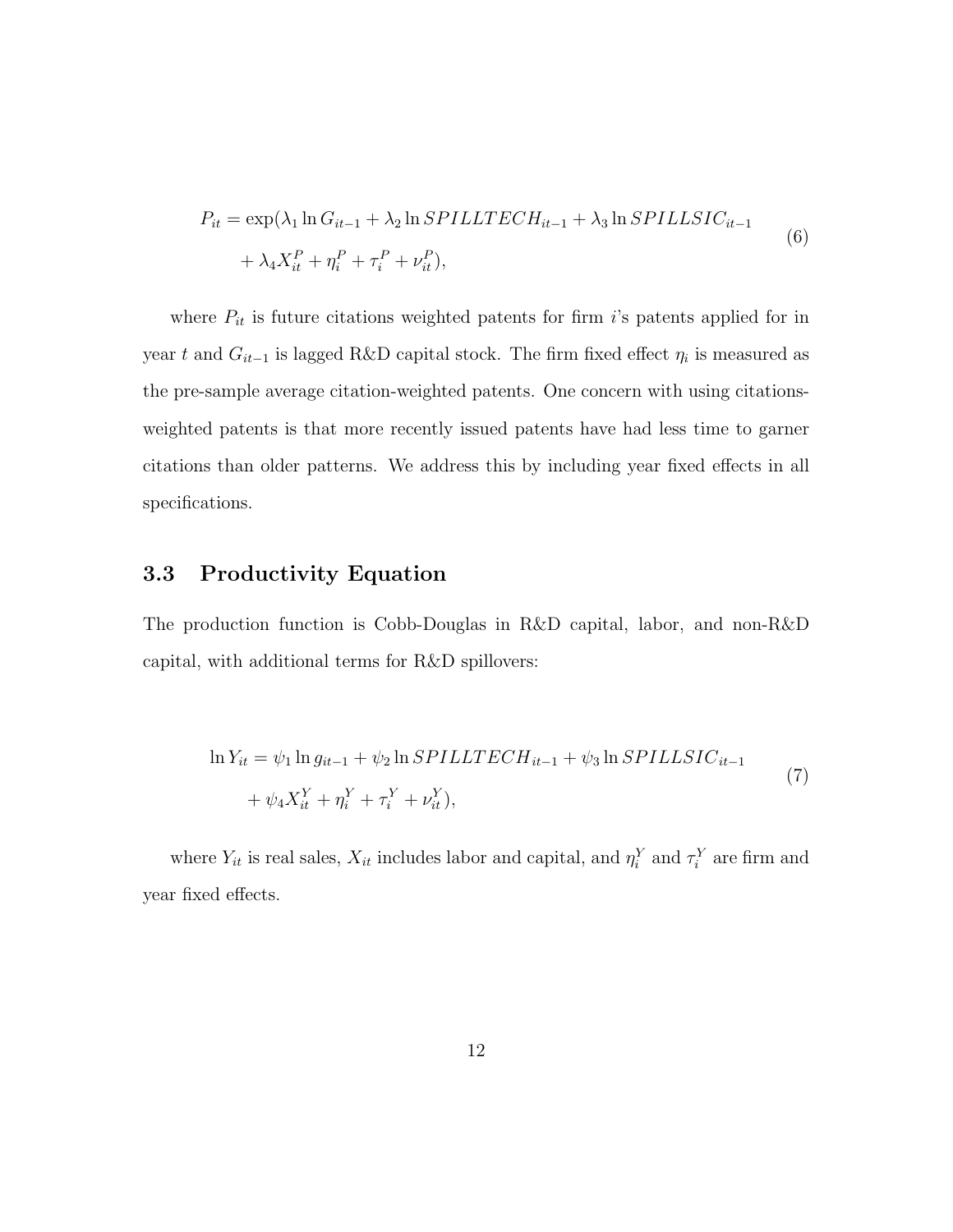### 3.4 R&D Equation

<span id="page-13-1"></span>R&D factor demand is:

$$
\ln\left(\frac{R}{Y}\right)_{it} = \alpha_2 \ln SPILLTECH_{it-1} + \alpha_3 \ln SPILLSIC_{it-1}
$$
  
+ 
$$
\alpha_4 X_{it}^R + \eta_i^R + \tau_i^R + \nu_{it}^R,
$$
 (8)

where  $R_{it}$  is the flow of R&D spending.

## 4 Results

The estimates of the market value equation are presented in Table [2.](#page-29-0) All specifications, in this table and throughout the paper, include year and firm fixed effects. In column (1) we present the estimates from BSV for comparison. In column (2) we find a strong positive relationship between  $SPILLTECH$  and market value and a strong negative relationship between market value and  $SPILLSIC$ . R&D by technologically similar firms increases firm value.[3](#page-13-0) Conversely R&D by firms' product market rivals reduces firm value. Interestingly these coefficient estimates are remarkably similar to those reported in BSV and reproduced in column (1). In columns (3) and (4) we include only the technology spillover or the product market competition spillover, and the estimated spillover effects are somewhat smaller but overall very similar. Column (5) uses the Mahalanobis metric to measure the distance be-

<span id="page-13-0"></span><sup>&</sup>lt;sup>3</sup>The  $ln(R\&D/capital)$  coefficient reported in Table 2 is the implied elasticity of market value with respect to R&D/capital evaluated at the sample mean R&D/capital ratio. Standard errors are calculated using the delta method.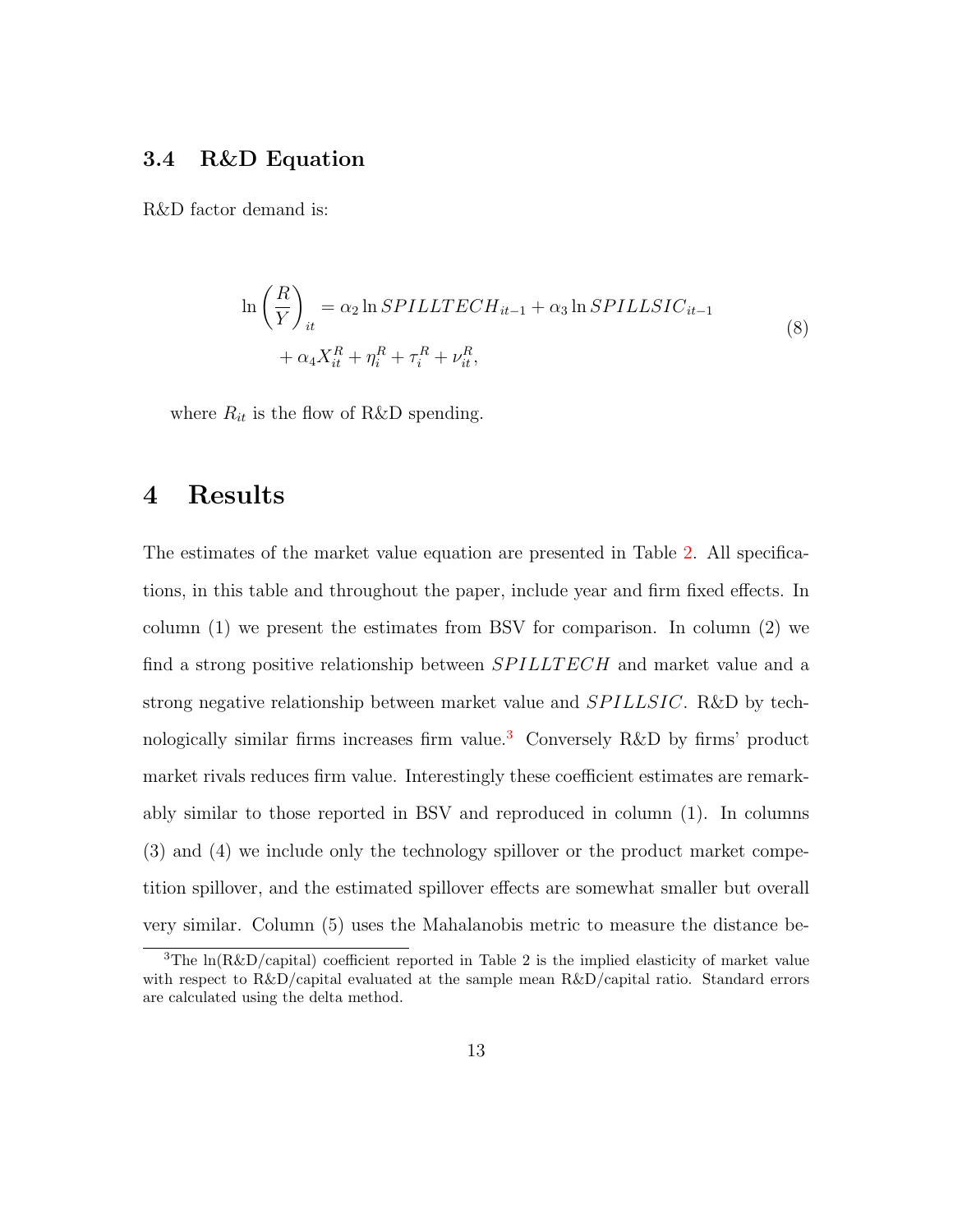tween firms in product market space. Recall that while the Jaffe measure imposes zero spillovers across different technology classes (industries) for  $TEC$  ( $SIC$ ), the Mahalanobis metric allows for these inter-class (inter-industry) spillovers by using the empirical co-patenting (co-sales) rates to measure the distance between different technology classes (product markets). Using the Mahalanobis metric increases the coefficient estimates of both spillovers measures by roughly 60 percent in absolute magnitude. Finally, in Column  $(6)$  we estimate the market value equation using R&D tax credits to instrument for *SPILLTEC* and *SPILLSIC*. While the relationship between product market spillovers and market value is essentially unchanged compared to our preferred specification with the Jaffe metric and firm fixed effects in column (2), the positive association between technology spillovers and market value falls by two-thirds. This suggests there could be a positive bias possibly because market value shocks to a technology sector leads all firms to increase innovation.

Table [3](#page-30-0) displays the estimates of the patent equation. In column (2) we regress cite weighted patents (using a negative binomial count data model) on our two spillovers measures, the R&D stock, a firm pre-sample fixed effect which controls for the firm's average citation weighted patents in the pre-sample period<sup>[4](#page-14-0)</sup>, and lagged patents. Unsurprisingly, the coefficient on  $\ln(R\&D$  Stock) confirms that firms with more R&D capital produce more patents. We find a somewhat smaller positive relationship between  $SPILLTECH$  and patenting compared to BSV, and a negative relationship between  $SPILLSIC$  and patenting in contrast to BSV's finding of no significant relationship. Omitting either  $SPILLSIC$  in column (3) or  $SPILLTEC$ 

<span id="page-14-0"></span><sup>&</sup>lt;sup>4</sup>The pre-sample period is defined as the 5 years before the firm enters the regression sample.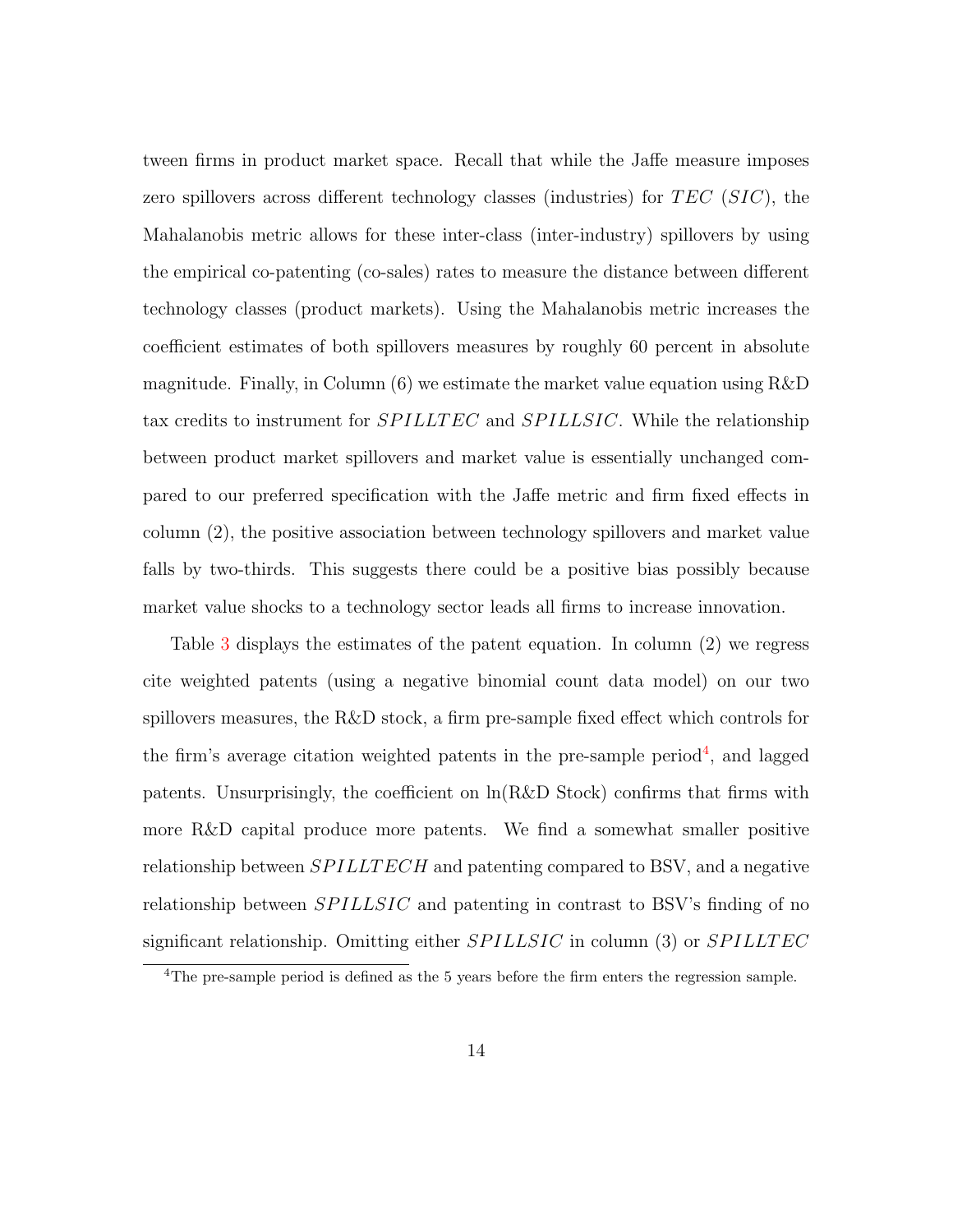in column (4) attenuates the remaining spillover coefficients slightly. The estimates using the Mahalanobis measure and the Jaffe measure with instrumental variables are quantitatively similar to the fully specified model in (2).

Table [4](#page-31-0) summarizes the estimates of the production function. Comparing column (1) and column (2), the results on our new sample are similar to the old estimates, although we find slightly larger positive effects of technology spillovers on productivity. There is no significant relationship between product market spillovers and productivity, with the coefficient on  $log SPILLSIC$  estimated precisely and close to zero. The inputs in production – labor, physical capital, and R&D capital – enter the production function positively and significantly. The productivity effects are similar when we use the Mahalanobis measure in column (5) or use tax credit instruments in column (6).

The R&D-intensity estimates are summarized in Table [5.](#page-32-0) We find a positive relationship between both types of spillovers and R&D-intensity. In our preferred specification a 10% increase in  $SPILLTEC$  is associated with an 12.5% increase in R&D-intensity; a 10% increase in  $SPILLSIC$  is associated with a 5.4% increase in R&D-intensity.

In summary, our updated estimates are similar to the findings in BSV with one exception - our finding in Table 3 of a strong negative relationship between firm patenting and R&D of the firm's product market competitors. This can be rationalized in a model with endogenous patenting decisions. The intuition is that R&D by firm's competitors reduces the marginal benefit of R&D and thus the firm's propen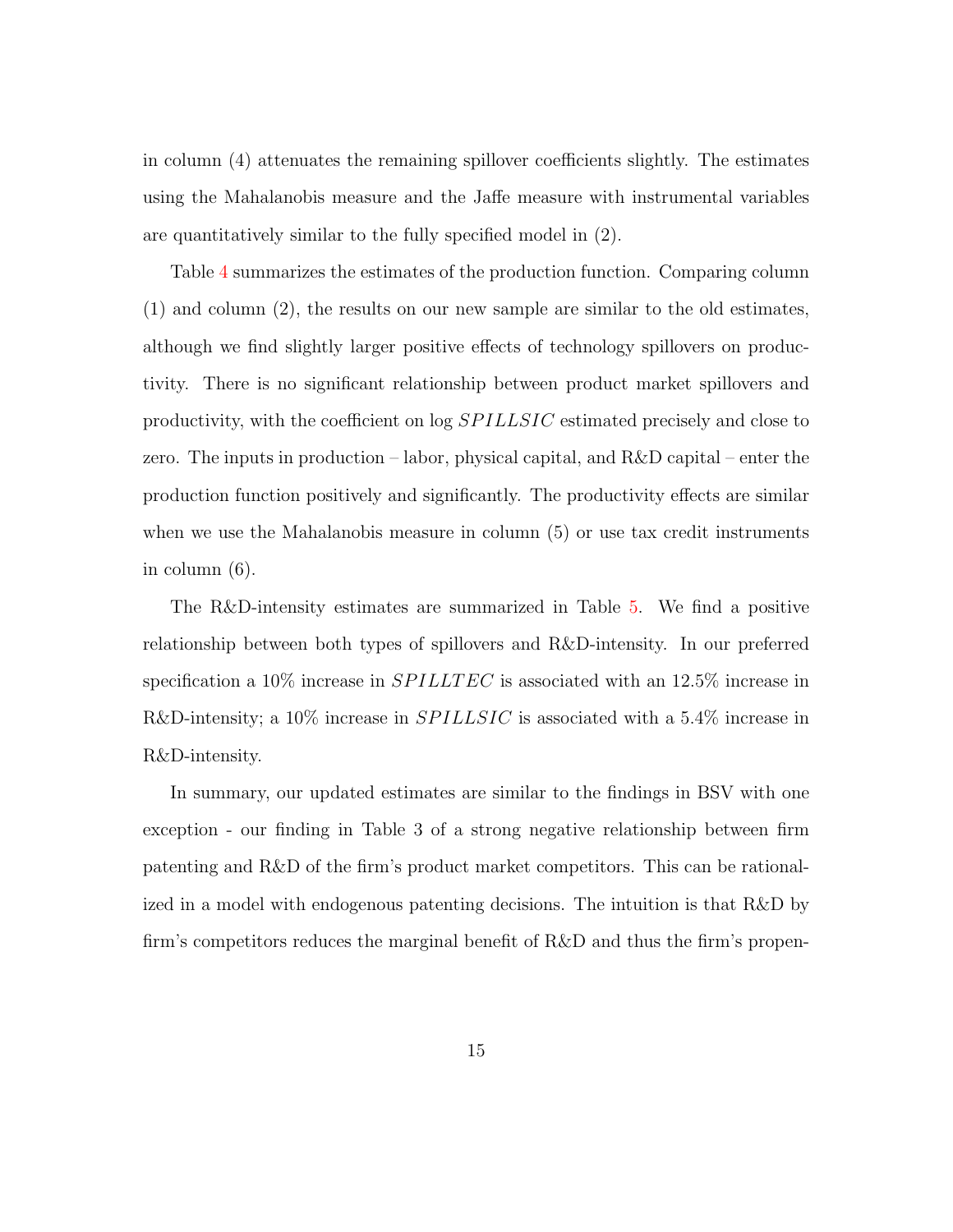sity to patent.<sup>[5](#page-16-0)</sup>

# 5 Changes over time

In this section we assess how the spillovers estimates have changed over time by allowing the coefficients of interest in equations [5,](#page-11-0) [6,](#page-12-0) [7,](#page-12-1) and [8](#page-13-1) to vary over time. This allows us to distinguish between the extent to which changes in the coefficient estimates are due to a changes in the underlying sample and data versus changes in the nature of spillovers over time. The estimates are broadly stable over time although there do appear to be some significant changes in the spillovers parameters around the time of the late 1990s dot-com boom and some evidence of changes in the returns to R&D in recent years. In the following paragraphs we discuss the estimates from each equation in turn.

In Table 6 we assess how the R&D coefficients have changed over time in the market value regressions. We re-estimate [5](#page-11-0) and interact dummy variables for each 5 year time period with the technology spillover variable, the product market spillover variable, and firm R&D/capital (note that the period 1985 to 1989 is the baseline 5- year period).<sup>[6](#page-16-1)</sup> Columns 1, 2, and 3 shows the time-varying estimates of the coefficient on technology spillovers, product market spillovers, and R&D/capital, respectively. Estimated technology spillovers and product market rivalry effects in columns 1 and 2 are quite stable over time, with one notable exception. Positive technology

<span id="page-16-1"></span><span id="page-16-0"></span><sup>5</sup>See BSV Appendix A.3.

<sup>&</sup>lt;sup>6</sup>For this exercise we only include the the first-order term of firm  $R&D/c$  apital, omitting the higher-order terms in [5.](#page-11-0) Including the second through sixth order terms with each of the five-year time period dummies would require estimating an additional 30 coefficients.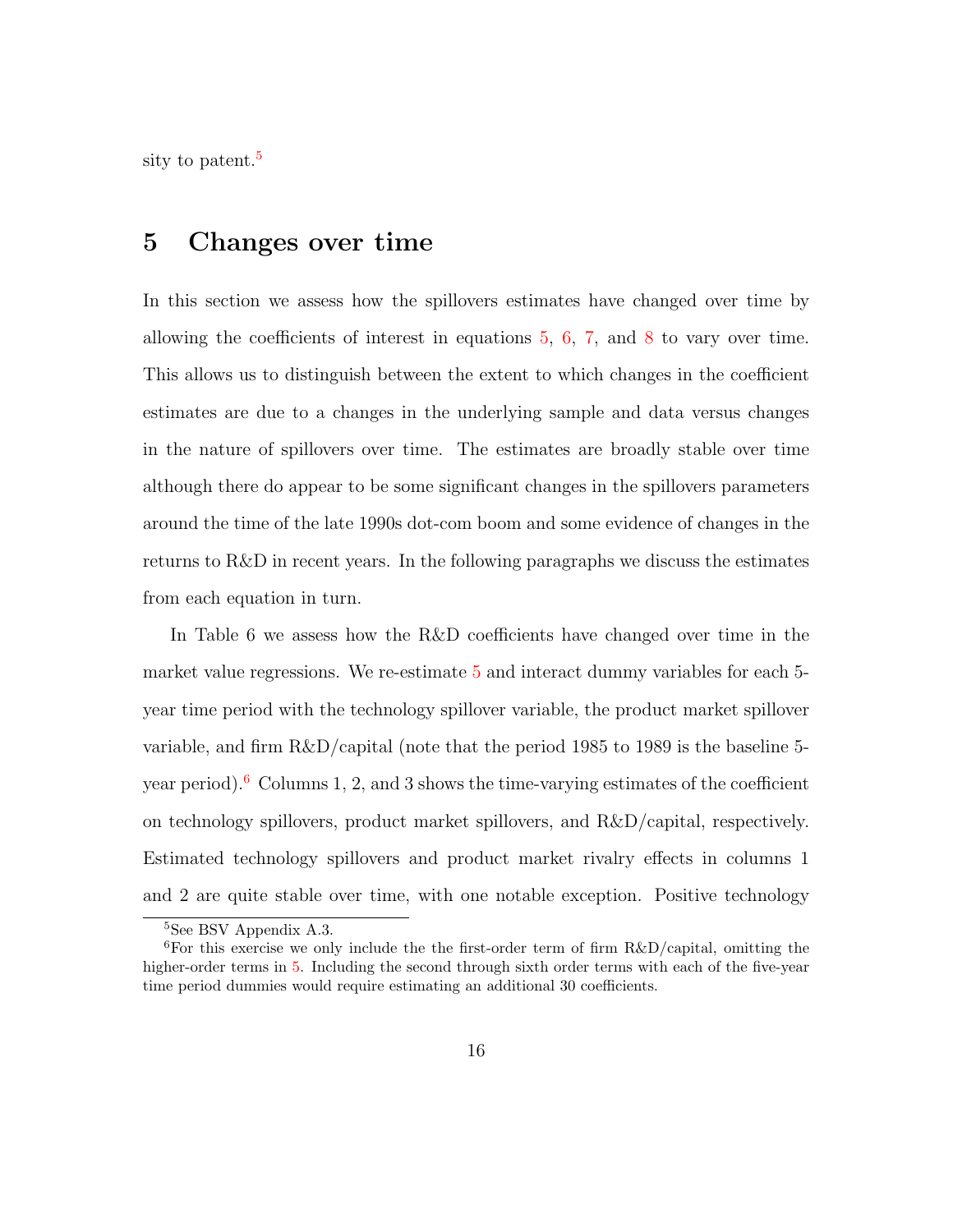spillovers were 48% larger and negative product market rivalry effects 38% smaller on average during the ten years encompassing the dot-com boom of 1997-2001.[7](#page-17-0) Before and after the dot-com boom, the estimates are very flat over time and we find no statistically significant changes in the spillovers estimates over time. In contrast to the stable estimates of spillovers, the returns to R&D appear to be decreasing over time, especially in the last 15 years of the sample. The estimated returns to R&D are 14% lower from 2000 to 2004 compared to 1985-1989, and the difference is significant at the 10% level. In the next 5 years from 2005 to 2009 the estimated returns are 27% lower, and in the last five years from 2010 to 2015 they are 37.4% lower, with both differences again relative to the 1985-1989 estimates and significant at the 1% level.

Table 7 allows the coefficients in the Patent equation to vary over time. The results in Table 7 also suggest higher knowledge spillovers and lower product market rivalry effects from 1995 to 2004. However since our patent dataset ends in 2005 it is difficult to identify trends in the estimated coefficients, and more so to distinguish between a possibly temporary relationship during the dot-com boom versus longer term trend.

The time-varying estimates for the Productivity equation are presented in Table 8. Again the estimates are reasonably stable over time. In contrast to the Market Value Equation, there is much less evidence of an effect of the dot-com boom on estimated technology spillovers. Aside from a small statistically significant increase from 1995 to 1999, we find no change in the technology spillovers parameter over

<span id="page-17-0"></span><sup>&</sup>lt;sup>7</sup>For technology spillovers:  $0.5*(0.115+0.112)/0.237=0.478$ . For product market rivalry:  $0.5*(0.019+0.042)/0.081=0.377.$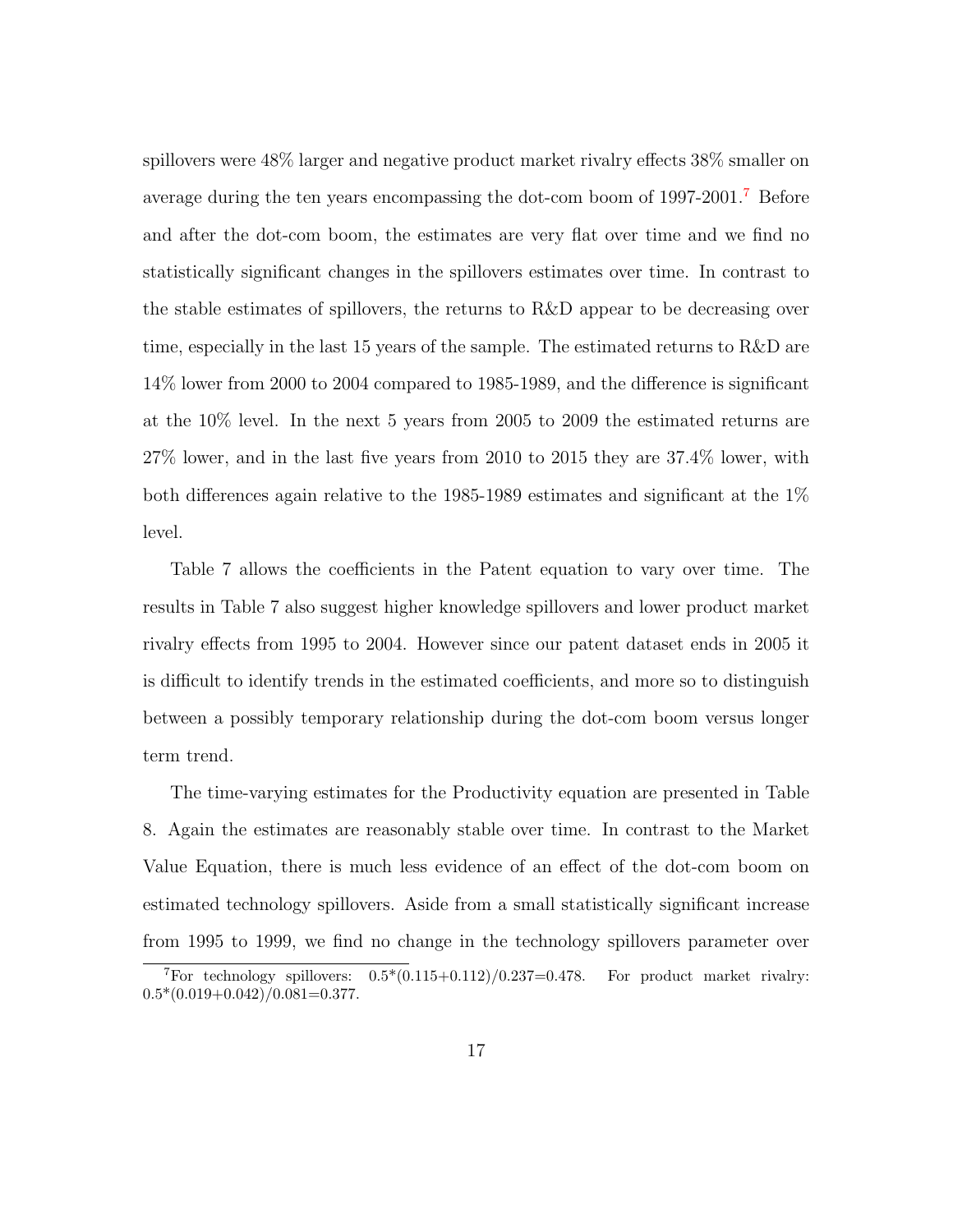time. The estimate of the coefficient on ln(SPILLSIC) is also quite stable over time. Except for the first 5 years of the sample, 1985-1989, the estimated coefficient on ln(SPILLSIC) is always statistically indistinguishable from zero.

Finally, we examine how the estimates of the R&D equation have changed over time in Table 9. In contrast to the earlier results, the coefficients on ln(SPILLTEC) and ln(SPILLSIC) do appear to be trending over the past 30 years. In particular the estimated coefficient on ln(SPILLTEC) has decreased over the sample, especially in the past 10 years, suggesting less strategic complementarity among technologically similar firms. Indeed in the last 5 years of the sample we cannot reject the null hypothesis that the coefficient on ln(SPILLTEC) is equal to zero. Conversely, the coefficient on ln(SPILLSIC) have been trending up over time. There is no statistically significant relationship between product market spillovers and own R&D from 1985 through 1994, while from 1995 through 2015 we do find evidence of positive and increasing strategic complementary of R&D among product market rivals.

To summarize the results from this section, the estimates of technology and product market spillovers have been quite stable for the 30 years in our sample. From 1995 to 2005 we find greater technology spillovers and smaller negative product market spillovers. This is strongest in the market value equation regressions with log(Tobin's Q) as the dependent variable, but present in the patent and productivity equations as well. Our interpretation is that this reflects the market exuberance for high-R&D firms around the time of the dot-com boom. We also see increasing strategic complementarities in R&D among product market rivals, and decreasing strategic complementarity among technologically similar firms.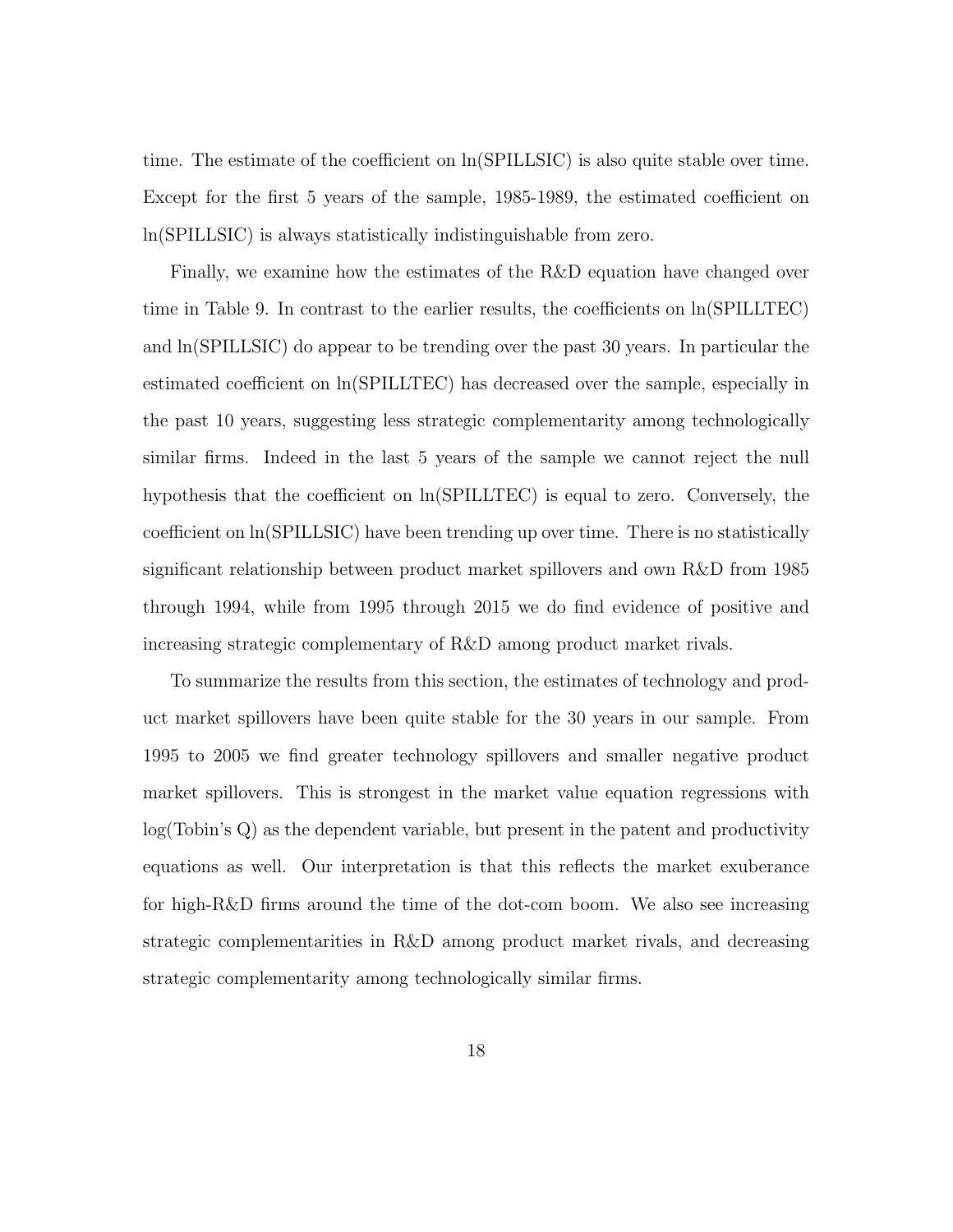# 6 Welfare implications

What do these estimates imply about the marginal social return to R&D? We conduct a simple welfare analysis as in BSV to determine how the updated results affect estimates of the marginal private return (MPR) to R&D and the marginal social return (MSR). The marginal private return measures the change in firm output due to an increase in firm R&D, and the marginal social return measures the change in aggregate output due to an increase in firm R&D. Under certain simplifying assump-tions.<sup>[8](#page-19-0)</sup>, BSV show that we can calculate the marginal private return as

$$
MPR = \frac{Y}{G}(\psi_1 - \sigma \gamma_1),\tag{9}
$$

where  $\sigma$  is the share of the reduction in market value which is due to a decline in output as opposed to a decline in price and is assumed to be one half,  $\gamma_1$  is the the elasticity of market value with respect to  $SPILLSIC$ , and  $\psi_1$  is the elasticity of output with respect to the R&D stock.

Similarly, the marginal social return can be calculated as

$$
MSR = \frac{Y}{G}(\psi_1 + \psi_2),\tag{10}
$$

where  $\frac{Y}{G}$  is the ratio of output to the R&D stock,  $\psi_1$  is the elasticity of production with respect to R&D stock and  $\psi_2$  is elasticity of production with respect to the technology spillovers *SPILLTEC*. The formula for MSR captures the effect of

<span id="page-19-0"></span><sup>8</sup>Specifically, if all firms are the same in terms of their sales and R&D stock, all firms have the same linkages with other firms in technology and product market spaces, and the coefficients estimated in the previous sections are causal.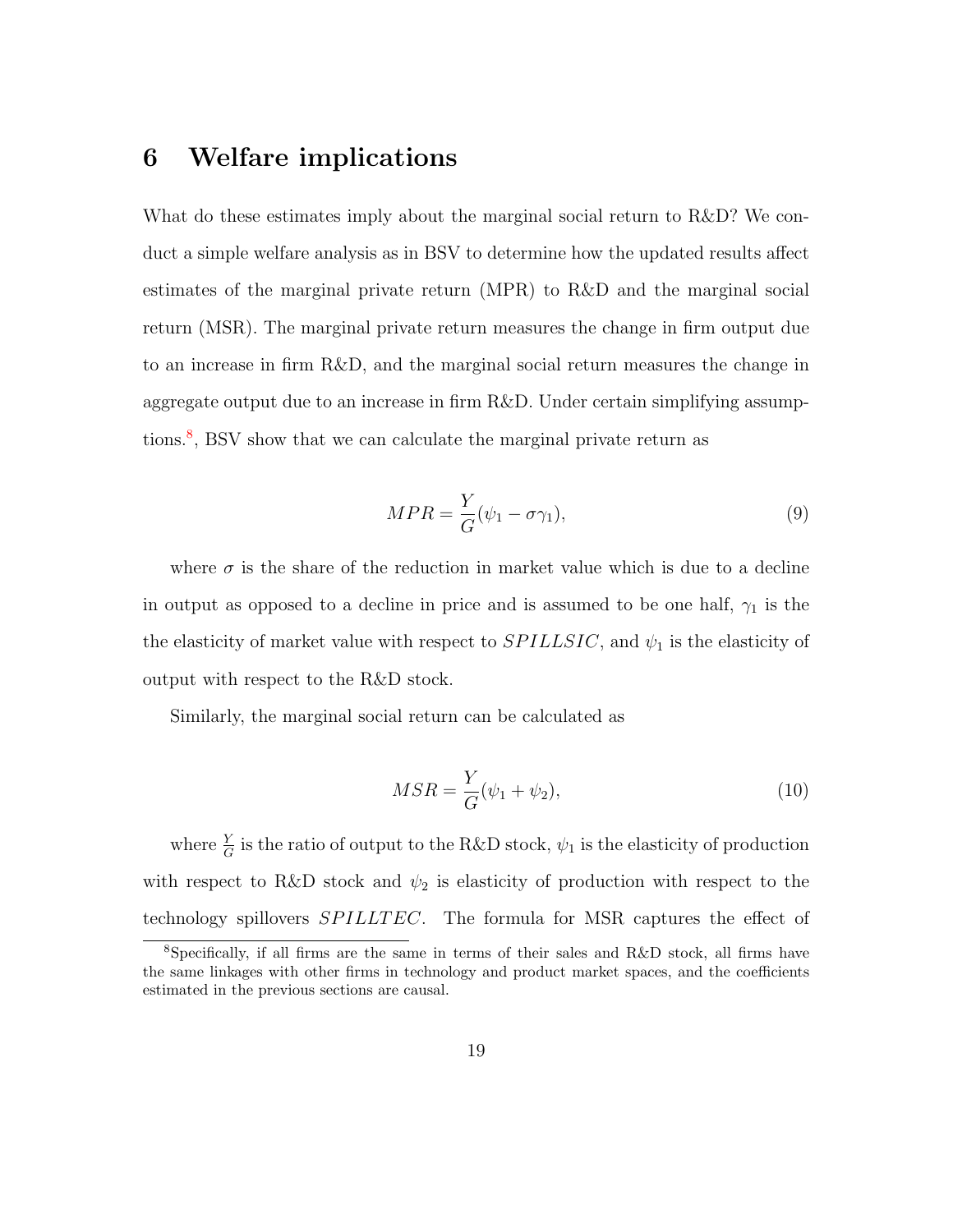increasing R&D on the firm's own output through  $\psi_1$  and it's effect on other firms through  $\psi_2$ .

Evaluating the marginal social return at the median output to R&D stock ratio  $(2.345)$ , MSR= $2.345*(0.015+0.231)=0.577$ , or 57.7%. Similarly, the marginal private return evaluated at the median ratio of output to R&D stock is MPR= $2.345*(0.015 (0.5^*(-0.086))=0.136$ , or 13.6%. That is, we find that under this simple calculation the social return to R&D greatly exceeds the private return, by 44.1%. Compared to the original results, we find a similar marginal social return (57.7% versus 55.0%) and a smaller private return (13.6% versus 20.7%). The smaller private return is due to a smaller output elasticity with respect to R&D capital  $(\psi_1)$  as our estimate of the elasticity of market value with respect to product market rivalry  $(\gamma_1)$  is very similar to the original results. Meanwhile, our estimate of a very similar social return to R&D reflects the fact that our lower estimate of  $\psi_1$  is closely offset by the higher estimated output elasticity with respect to technology spillovers  $(\psi_2)$ . In short, the ratio of social to private returns has increased from a factor of 3 in BSV to a factor of 4.

We can also analyze how the marginal social return of R&D has changed over time using our time-varying estimates of the spillovers coefficients from Tables 6 through 9. Note that the MSR is equal to the sum of the production elasticities  $\psi_1$  and  $\psi_2$ divided by the R&D stock as a share of GDP. In calculating the marginal social return above, we have used the median R&D to sales ratio in our sample of Compustat firms as our estimate of the R&D stock as a share of GDP. On the one hand this is a natural choice as it is an accurate measure for the sample of firms on which we have estimated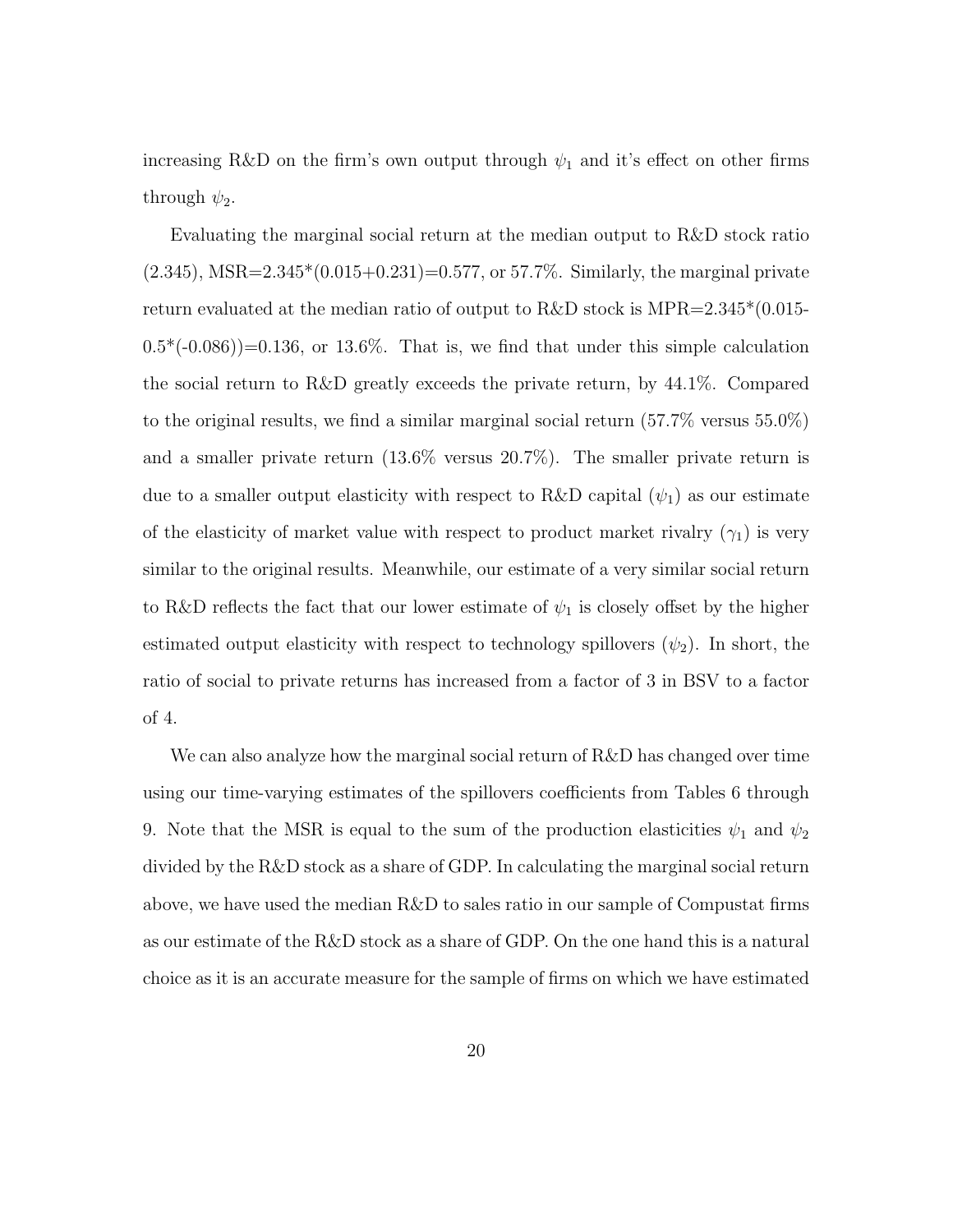the spillovers parameters, with the median chosen to reduce the influence of outlier firms. On the other hand, our sample necessarily contains R&D-intensive, publicly listed firms and so using this perhaps unrepresentative measure of changes in the R&D stock-GDP ratio over time may lead us to mischaracterize the evolution of the MSR. Thus, we also compare our estimates of the MSR to a version which uses the aggregate ratio of US business enterprise R&D ("BERD") stock to GDP ratio (from OECD data) instead of the Compustat median R&D.[9](#page-21-0)

Figure 1 plots the evolution of the MSR from 1985 through 2015. The solid black line shows the MSR setting  $Y/G$  to the year-specific median Compustat R&D stock divided by sales. The MSR is similar in 2015 to 1985 at around 0.63 at the beginning and 0.60 at the end. In between, it dipped somewhat at the end of the 1990s but then rose again in the following 15 years. The dotted line sets  $Y/G$  equal to the aggregate business R&D stock divided by GDP and is normalized to have the same level as the Compustat measure in 1985 to highlight changes in the series over time. This measure rises through the mid-1990s and gently falls thereafter. By 2015 the series returned to roughly the same level as in 1985. Since the coefficients we use are the time-varying values from Tables 6 and 8, the differences in the two lines are generated solely by the different paths of the R&D to output ratios in the two sources. Overall, there is no strong pattern upwards or downwards and we conclude

<span id="page-21-0"></span><sup>9</sup>There are many differences between the two measures in addition to using the median vs. the (weighted) mean. First, BERD is based on R&D conducted in the US regardless of whether it is by US listed firms or foreign branches of multinationals. Compustat R&D is the global amount of R&D by a US-listed firm even if this is conducted overseas. Second, BERD includes firms who are not publicly listed. Third, the exact definitions vary with Compustat based on GAAP accounting regulations and BERD based on the Frascati manual definition. Fourth, whereas a firm's Compustat R&D is publicly available, the firm-level data from BERD surveys are not publicly available.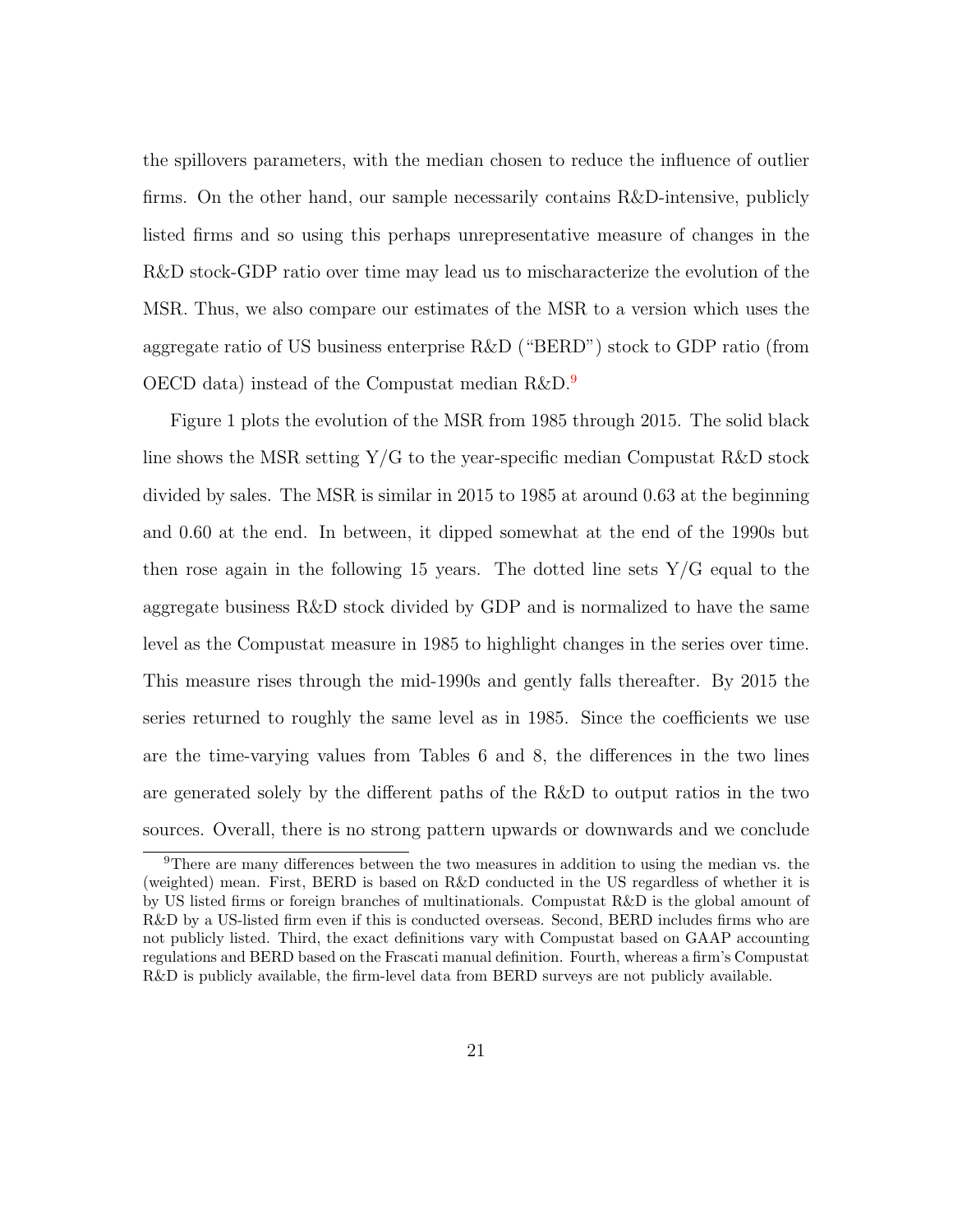that the MSR has been broadly stable over this 30 year period.

## 7 Relationship with endogenous growth models

An interesting question is how do our estimates of R&D spillovers reconcile with standard endogenous growth models? Bloom et al. (2017) note that many new growth models can be described by a steady state or ideas growth equation of the form:

<span id="page-22-1"></span>
$$
\frac{\dot{A}}{A} = \pi R,\tag{11}
$$

where these are economy-wide values. This implies that ideas growth  $(\frac{\dot{A}}{A})$  is proportional to a measure of research effort  $R$ .  $\pi$  can be thought of as a measure of research productivity - it is the degree to which an absolute given amount of research effort translates into growth. These models imply that constant research effort should lead to constant exponential growth.  $10$  Unfortunately, equation [\(11\)](#page-22-1) is not easily reconcilable with the data as the number of US researchers has increased substantially over time whereas US TFP growth rates have not. Alternatively, semiendogenous growth models (e.g. Jones, 1995; Kortum, 1997) allow for diminishing returns to research productivity ( $\beta \geq 0$ ):

<span id="page-22-2"></span>
$$
\frac{\dot{A}}{A} = \alpha A^{-\beta} R. \tag{12}
$$

<span id="page-22-0"></span><sup>&</sup>lt;sup>10</sup>For example, in Romer (1990) what is defined here as R is called  $H_A$ , or "total human capital employed in research."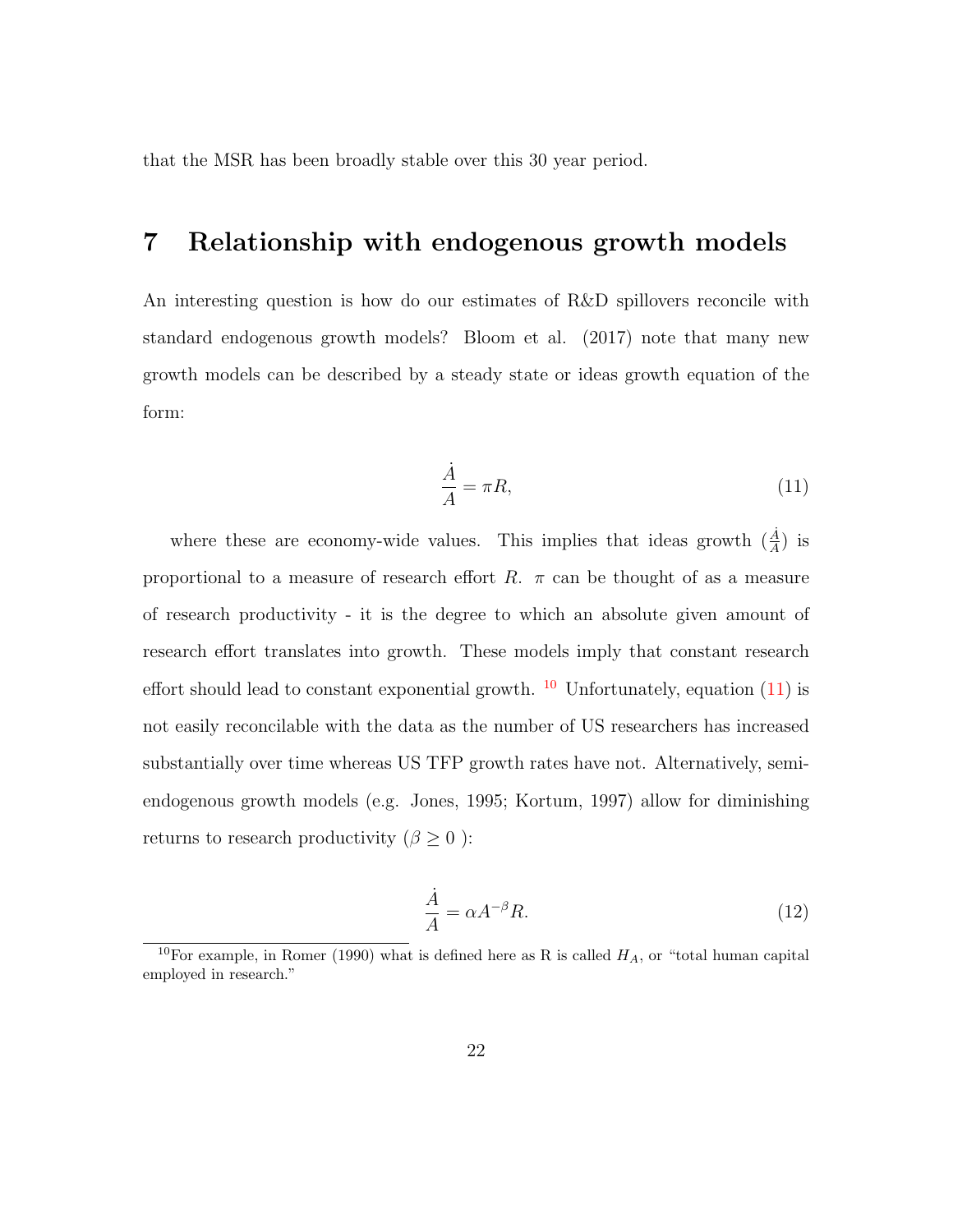The pure endogenous growth model (e.g. Romer, 1990) is when  $\beta = 0$  so  $\pi = \alpha$ .<sup>[11](#page-23-0)</sup>

In our framework, the ideas stock is given by the aggregate R&D knowledge stock, which is a combination of firm-level G and the aggregation of  $SPILLTECH$ . The economy-wide production function can be written:

$$
Y = A^{\sigma} K^{1-\beta_L} L^{\beta_L} \tag{13}
$$

with  $0<\sigma\leq 1$  . The marginal social return to the R&D knowledge stock is:

<span id="page-23-2"></span>
$$
\frac{dY}{dA} = \sigma \frac{Y}{A} \tag{14}
$$

If we assume that at the aggregate level there is little depreciation of the knowledge stock, research effort  $R$  can be thought of as the change in the economy's knowledge stock,  $\dot{A}$ . <sup>[12](#page-23-1)</sup> The change in the ideas stock is then simply:

$$
\dot{A} = R.\t(15)
$$

which implies that the growth rate of ideas  $(g_A = \frac{\dot{A}}{A})$  $\frac{A}{A}$ ) is:

$$
g_A = \frac{\dot{A}}{A} = \frac{R}{A}
$$

<span id="page-23-0"></span>or

<sup>&</sup>lt;sup>11</sup>Note that we could change R in equation [\(12\)](#page-22-2) to  $R^{\lambda}$  where  $0 < \lambda \leq 1$  to allow for "stepping on toes" effects of duplicative research, but we keep to  $\lambda = 1$  for simplicity due to the disagreement in the literature of what an appropriate value should be (see Bloom et al. 2017 for a discussion).

<span id="page-23-1"></span><sup>&</sup>lt;sup>12</sup>The private knowledge stock is likely to depreciate as firms copy each other and old R&D is made obsolete. But as Griliches (1992) argued the social knowledge stock depreciation will be substantially lower and possibly zero.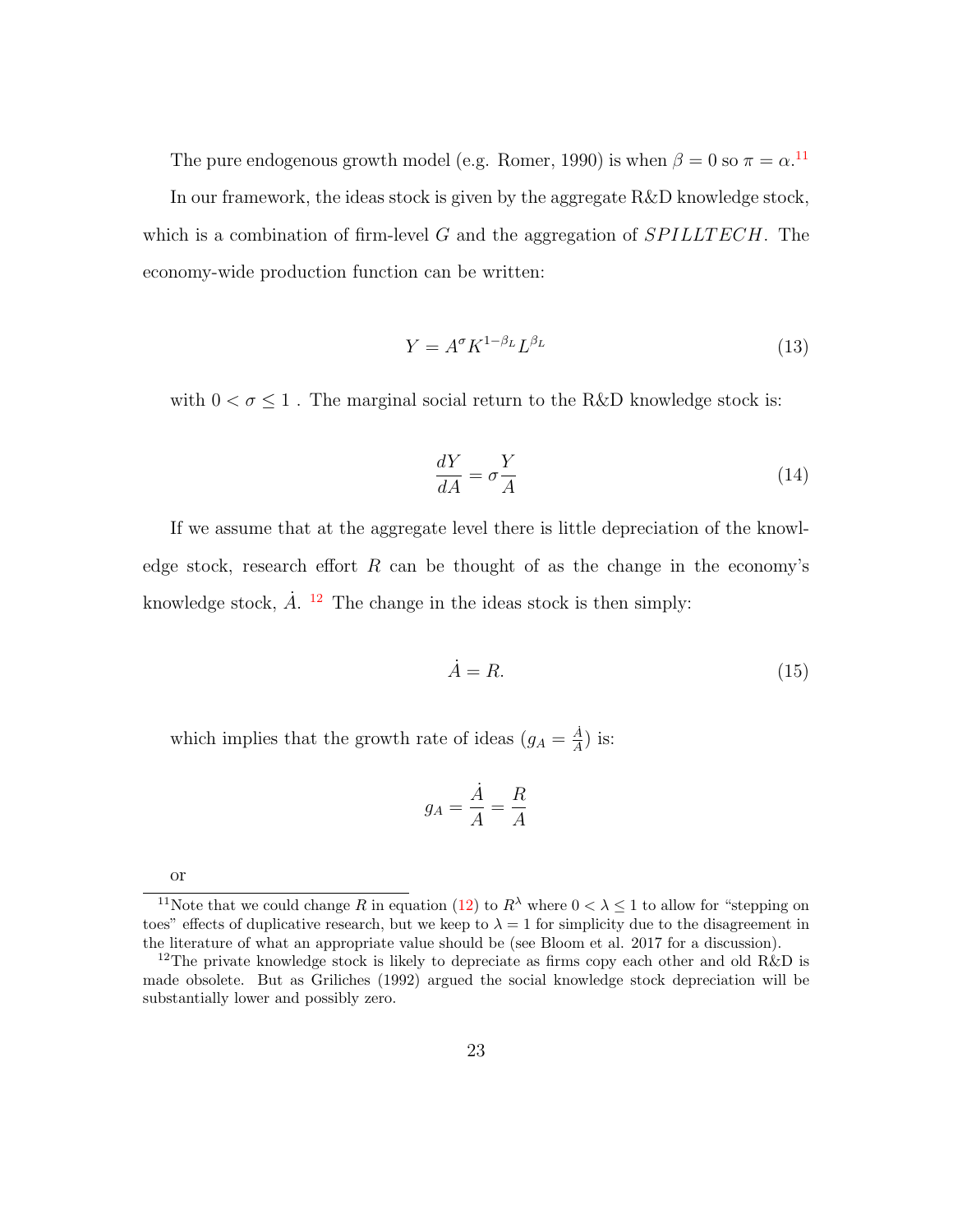$$
A = R/g_A \tag{16}
$$

Substituting this expression for  $A$  back into the MSR formula  $(14)$  gives:

<span id="page-24-0"></span>
$$
\frac{dY}{dA} = \sigma \frac{g_A}{(R/Y)}\tag{17}
$$

Equation [\(17\)](#page-24-0) shows that the MSR is determined by the degree of diminishing returns to the idea stock  $(\sigma)$ , the fundamental growth rate of new ideas  $(g_A, \text{ which})$ in semi-endogenous growth models is not affected by R&D in the long run) and the R&D to GDP ratio  $(R/Y)$ . A more general derivation of equation [\(17\)](#page-24-0) is in Jones and Williams (1998) - see their equation (16) for example.

Our finding of a broadly stable social return to the US R&D stock in the last 35 years (Figure 1) is consistent with the stability of the objects on the right hand side of equation [\(17\)](#page-24-0). This conclusion might seem surprising in the light of the evidence in Bloom et al. (2017) that research productivity as measured by  $\pi$  in equation [\(11\)](#page-22-1) has been declining over time. But this evidence is consistent with what we would expect when growth can be described by equation [\(12\)](#page-22-2) and  $\beta \approx 1$ , as research productivity,  $\pi_t$  is falling over time as  $A_t$  grows. Growth would have slowed by a lot more had R stayed constant, but in fact  $R/Y$  has stayed broadly constant which is the same as saying R&D has risen as the economy has grown and this offsets the fall in  $\pi$ . This conclusion echoes Jones and Williams (1998) who showed the consistency between the social returns estimates in the micro productivity literature (which we broadly follow) and more formal macro endogenous growth models (as investigated in Bloom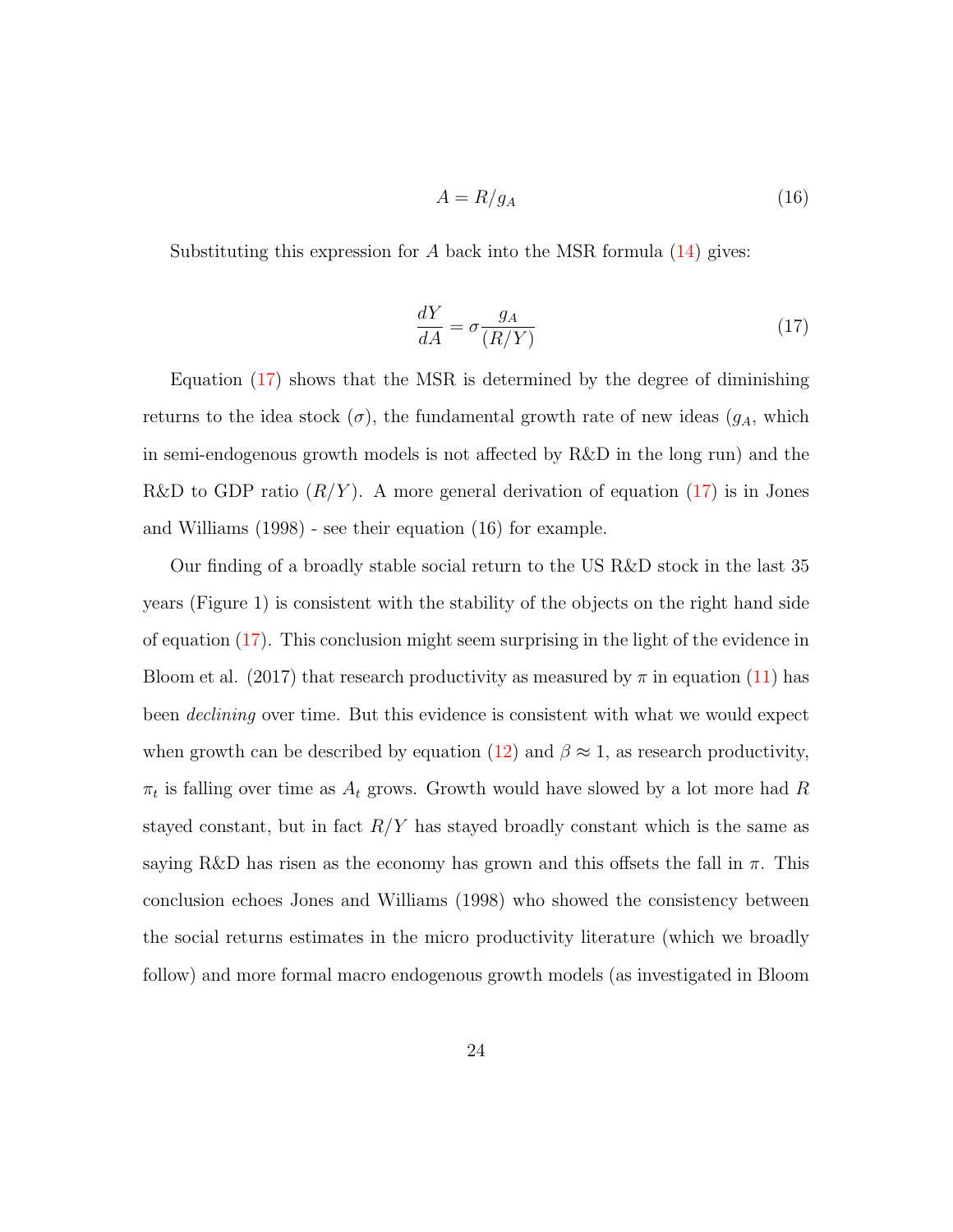et al,  $2017$ ).<sup>[13](#page-25-0)</sup>

## 8 Conclusion

This paper has updated the results of Bloom, Schankerman and Van Reenen (2013). We include an additional 15 years of data in our analysis of the effects of spillovers on firm value, productivity and R&D, and an additional 6 years of data in our analysis of the effects of spillovers on firm patenting, increasing our sample size by two to three fold. The updated estimates are broadly similar to the original findings. We show that there are large positive spillovers among technologically-close firms, and negative spillovers from product market rivals due to the business stealing effect. In contrast to Bloom, Schankerman and Van Reenen (2013) we find a negative effect of rivals' R&D on firm knowledge production as measured by citation-weighted patents. Back-of-the-envelope welfare calculations confirm the earlier paper's findings of a sizable wedge between the social and private returns to R&D. Indeed, our estimates suggest that the wedge may be even larger.

The additional data also allows us to explore the changing natures of technology and product market spillovers over time. Perhaps surprisingly, we find that estimated spillovers are remarkably stable over the three decades we study. There are several exceptions, most notably elevated technology spillovers around the time of the dotcom boom of 1997-2001 which may reflect market enthusiasm for R&D-intensive

<span id="page-25-0"></span><sup>13</sup>Jones and Williams (1998) show how the kind of social returns to R&D estimates built from R&D augmented Cobb-Douglas production function like equation [\(7\)](#page-12-1) relate to the formal semiendogenous growth models reflected in equation [\(12\)](#page-22-2). In short, a log-linearized approximation of the production function for ideas [\(12\)](#page-22-2) around the steady state growth path can be mapped into our estimate of the social rate of return.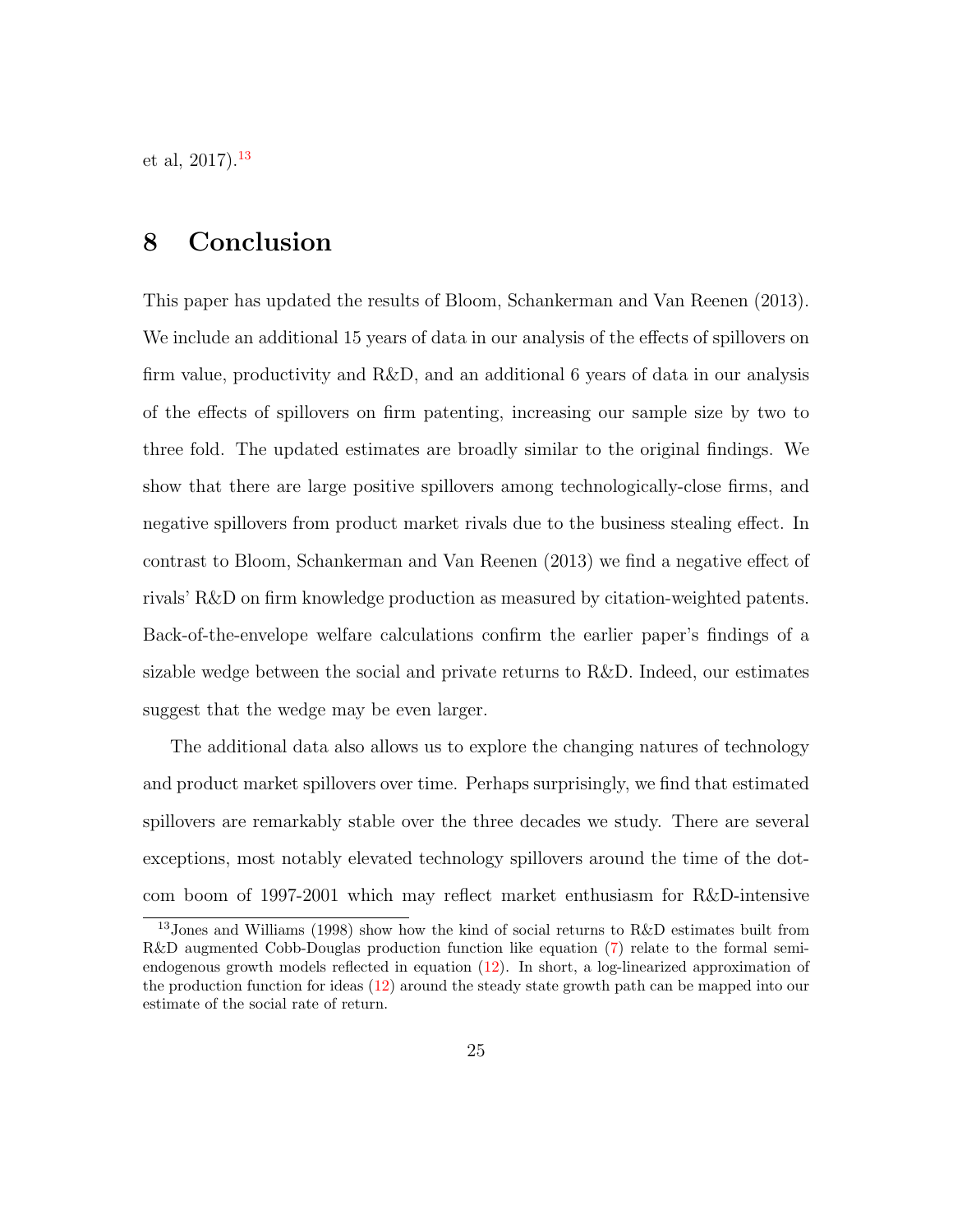firms, however the broad finding is of relatively unchanging spillovers from both technologically close firms and firms which are close competitors in terms of product markets. Finally, we show how our framework for estimating welfare implications of R&D spillovers, in which we find a roughly constant marginal social return to R&D over the past thirty years, can be reconciled within the framework of a standard semi-endogenous growth model.

## 9 References

Aghion, Philippe and Howitt, Peter (1992), "A model of growth through creative destruction," Econometrica, 60, 323-51.

Bloom, Nick, Charles I. Jones, John Van Reenen, and Michael Webb (2017), "Are Ideas Getting Harder to Find?" NBER Working Paper 23782.

Bloom, Nick, Mark Schankerman, and John Van Reenen (2013), "Identifying Technology Spillovers and Product Market Rivalry," Econometrica, 81: 1347-1393.

Colino, David (2017), "Cumulative Innovation and Dynamic R&D Spillovers," MIT mimeo.

Griliches, Zvi (1992), "The Search for R&D Spillovers," Scandinavian Journal of Economics, 94, 24-97.

Grossman, Gene and Elhanan Helpman (1991), Innovation and Growth in the Global Economy, MIT Press, Cambridge MA.

Jaffe, Adam (1986), "Technological Opportunity and Spillovers of R&D: Evidence From Firms' Patents, Profits and Market Value," American Economic Review, 76,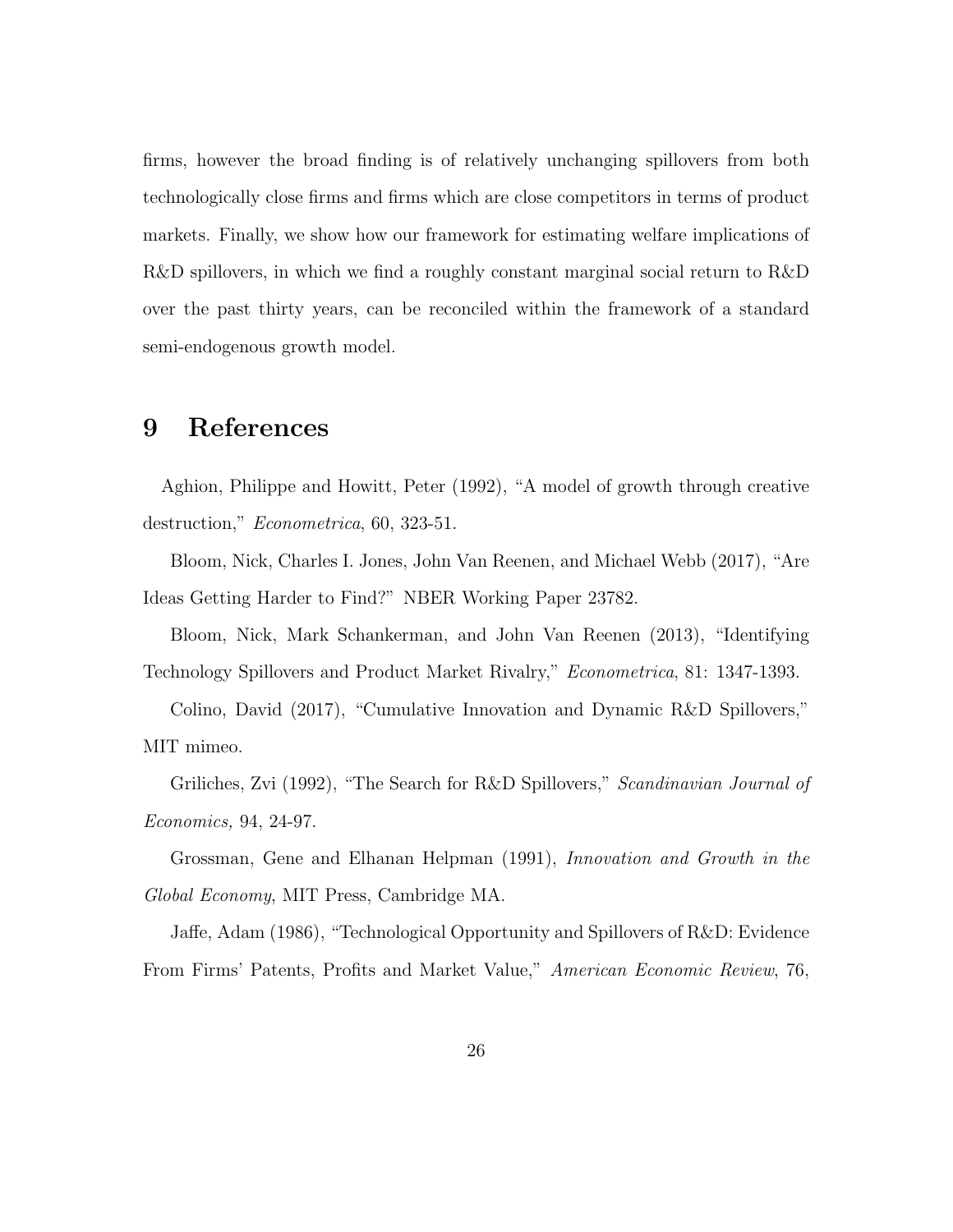984–1001.

Jones, Charles (1995), "R&D based models of Economic Growth," Journal of Political Economy, 103(4), 759-784.

Jones, Charles and John Williams (1998), "Measuring the Social Returns to R&D," Quarterly Journal of Economics, 1119-1135.

Jones, Charles (2005), "Growth and Ideas," in Philippe Aghion and Stephen Durlauf (eds) Handbook of Economic Growth, Amsterdam: Elsevier.

Keller, Wolfgang (2004), "International Technology Diffusion," Journal of Economic Literature, 42(3) 752-782.

Klenow, Peter, and Andres Rodriguez-Clare (2005), "Externalities and Growth," In Handbook of Economic Growth, Vol 1A, ed. Philippe Aghion and Steven Durlauf, 817-64. Amsterdam: Elsevier.

Kortum, Samuel (1997), "Research, Patenting and Technical Change," Econometrica, 65(6), 389-1419.

Lychagin, Sergey, Joris Pinkse, Margaret Slade and John Van Reenen (2016), "Spillovers in Space: Does Geography Matter?" Journal of Industrial Economics 64(2) 295-335.

Manresa, Elena (2015), "Estimating the Structure of Social Interactions Using Panel Data," MIT mimeo.

Romer, Paul M. (1990), "Endogenous Technological Change," Journal of Political Economy, 98 (5), S71-S102.

Spence, Michael (1984), "Cost Reduction, Competition and Industry Performance," Econometrica, 52, 101-121.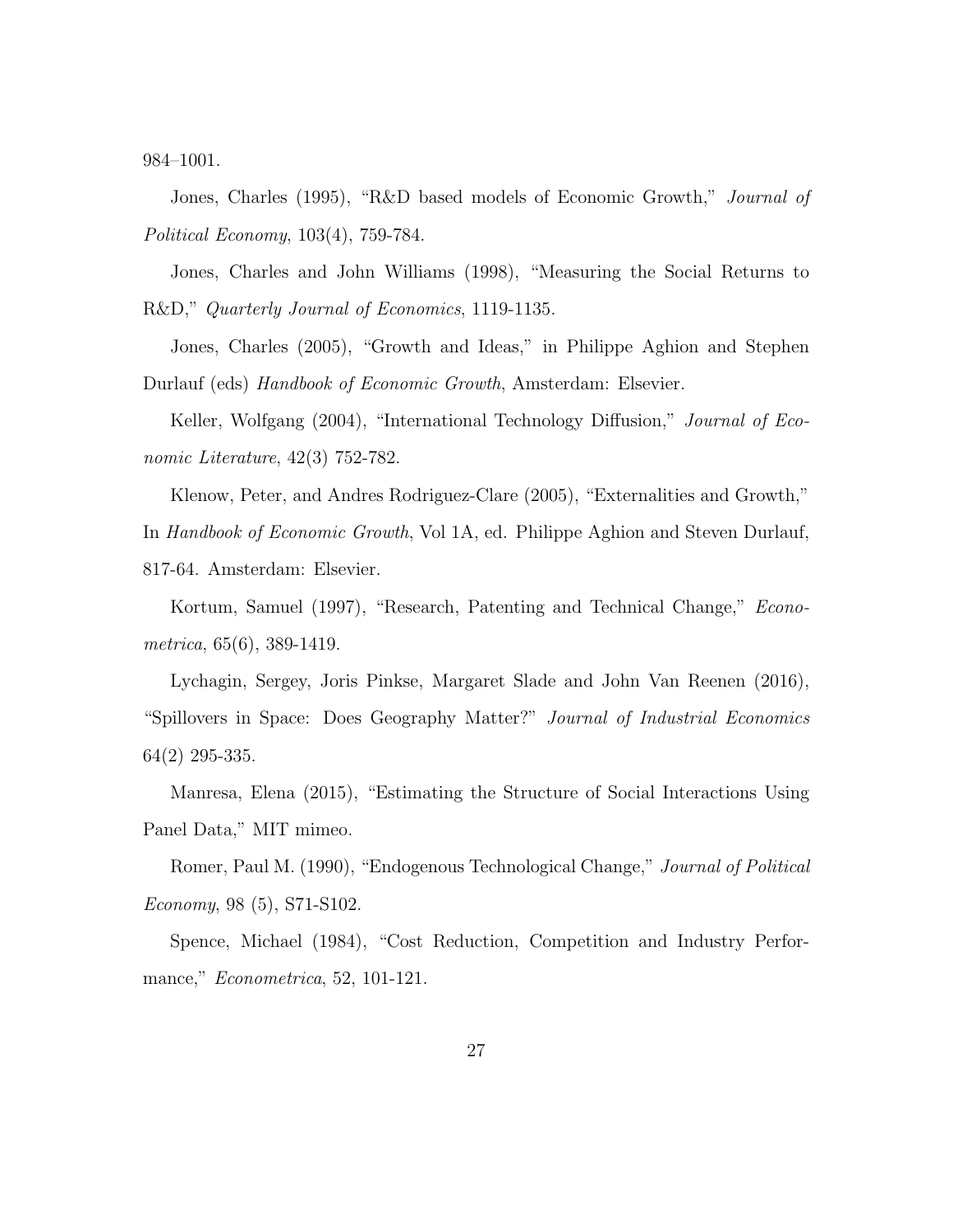|                                |               | <b>New Sample</b> |        |               | <b>Old Sample</b> |        |
|--------------------------------|---------------|-------------------|--------|---------------|-------------------|--------|
|                                | <b>Median</b> | <b>Mean</b>       | S.D.   | <b>Median</b> | Mean              | S.D.   |
| Tobin's O                      | 1.77          | 3.3               | 4.17   | 1.41          | 2.36              | 2.99   |
| <b>Market Value</b>            | 255           | 4,053             | 15,946 | 412           | 3,913             | 16,517 |
| <b>R&amp;D</b> Stock           | 43.3          | 863.4             | 3.491  | 28.7          | 605               | 2,722  |
| <b>R&amp;D Stock/Capital</b>   | 0.4           | 0.97              | 1.68   | 0.17          | 0.47              | 0.91   |
| <b>R&amp;D Flow</b>            | 6.96          | 145               | 586    | 4.36          | 104               | 469    |
| <b>Technology Spillovers</b>   | 50.679        | 70,902            | 65,801 | 20,091        | 25,312            | 19,942 |
| <b>Prod. Market Spillovers</b> | 20,066        | 38,145            | 49,284 | 2,007         | 6.494             | 10,114 |
| <b>Patent Flow</b>             |               | 26.2              | 134.5  |               | 16.2              | 75     |
| Cite-weighted patents          | 5             | 179               | 698    | 4             | 116               | 555    |
| <b>Sales</b>                   | 210.38        | 3,897             | 24.560 | 456           | 2,879             | 8,790  |
| <b>Physical Capital</b>        | 49.2          | 1.180             | 4.990  | 122           | 1.346             | 4,720  |
| <b>Employment</b>              | 1.700         | 15,169            | 43,424 | 3,839         | 18,379            | 52,826 |

Table 1: Summary Statistics

Notes: The means, medians, and standard deviations are taken over all non-missing observations between between 1981 and 2015 for Columns 1 through 3 and between 1981 and 2001 for Columns 4 through 6. Columns 1 through 3 include the new analysis sample which contains 1,985 firms. Columns 4 through 6 present summary statistics for the sample of 705 firms in Bloom, Schankerman, and Van Reenen (2010).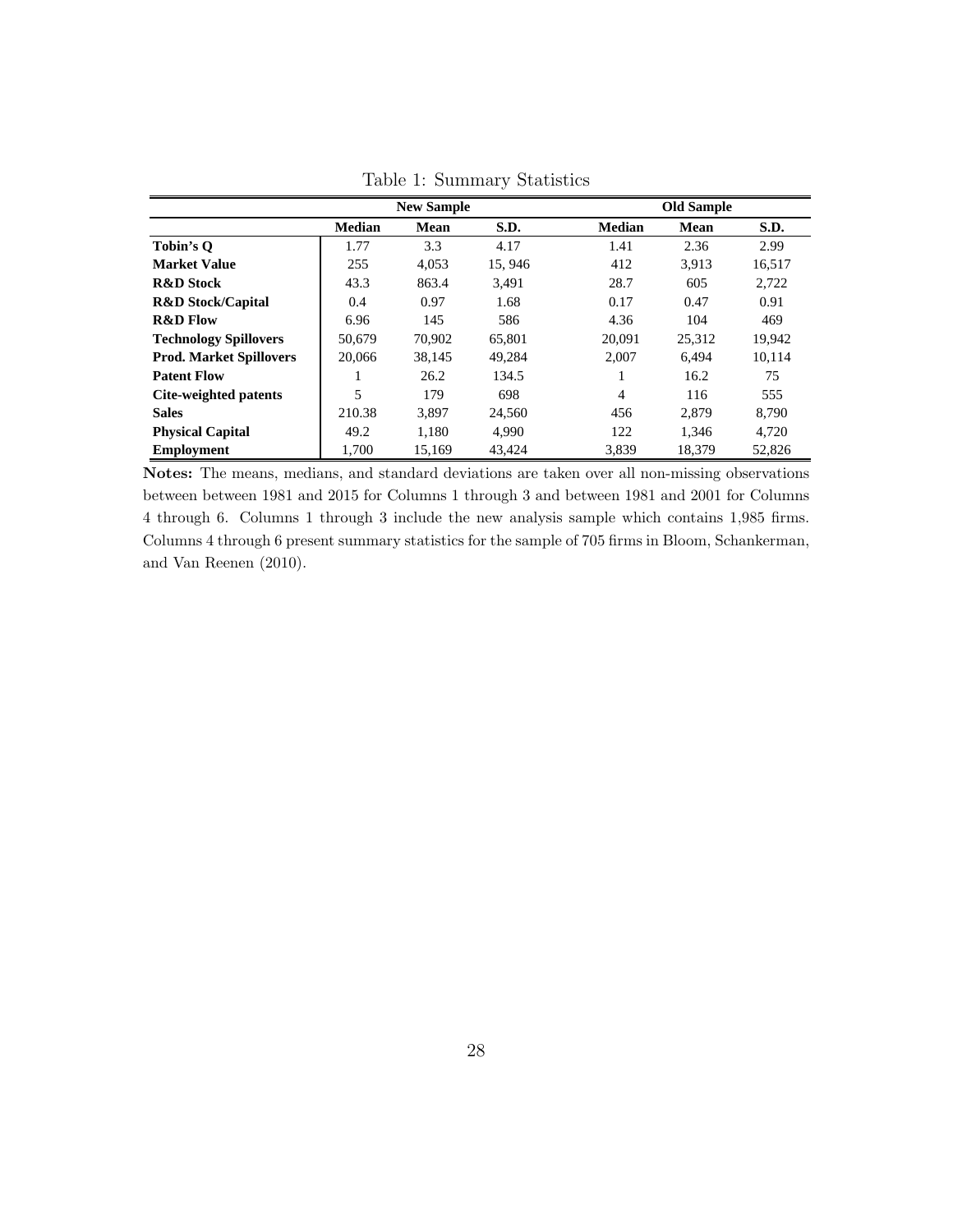|                                                                                             | <b>Old Sample</b> | <b>New Sample</b> |              |              |                    |                    |
|---------------------------------------------------------------------------------------------|-------------------|-------------------|--------------|--------------|--------------------|--------------------|
|                                                                                             | (1)               | (2)               | (3)          | (4)          | (5)                | (6)                |
|                                                                                             | <b>OLS</b>        | <b>OLS</b>        | <b>OLS</b>   | <b>OLS</b>   | <b>OLS</b>         | IV                 |
|                                                                                             | <b>Jaffe</b>      | <b>Jaffe</b>      | <b>Jaffe</b> | <b>Jaffe</b> | <b>Mahalanobis</b> | <b>Jaffe</b>       |
| ln(SPILLTECH)                                                                               | $0.381***$        | $0.324***$        | $0.284***$   |              | $0.519***$         | $0.102*$           |
|                                                                                             | (0.113)           | (0.04)            | (0.04)       |              | (0.05)             | (0.056)            |
| ln(SPILLSIC)                                                                                | $-0.083***$       | $-0.086***$       |              | $-0.066***$  | $-0.135***$        | $-0.085***$        |
|                                                                                             | (0.032)           | (0.013)           |              | (0.013)      | (0.019)            | (0.023)            |
|                                                                                             | $0.496**$         | $0.324***$        | $0.321***$   | $0.331***$   | $0.319***$         | $0.339***$         |
| ln(R&D/Capital)                                                                             | (0.069)           | (0.022)           | (0.022)      | (0.023)      | (0.022)            | (0.024)            |
|                                                                                             |                   |                   |              |              |                    | $1st$ Stage F-stat |
| <b>ln(SPILLTECH)</b>                                                                        |                   |                   |              |              |                    | 3439.1             |
| ln(SPILLSIC)                                                                                |                   |                   |              |              |                    | 863.8              |
| <b>Observations</b>                                                                         | 9,944             | 29,688            | 29,688       | 29,688       | 29,688             | 26,403             |
| Notes: Dependent variable is ln(Tobin's Q) defined as the market value of equity plus debt, |                   |                   |              |              |                    |                    |

<span id="page-29-0"></span>

|  |  |  | Table 2: Market Value Equation |
|--|--|--|--------------------------------|
|--|--|--|--------------------------------|

Notes: Dependent variable is ln(Tobin's Q) defined as the market value of equity plus debt, divided by the stock of fixed capital. All columns include firm and year fixed effects. Standard errors in brackets are robust to arbitrary heteroskedasticity and first-order serial correlation using the Newey-West correction. \*\*\* p<0.01, \*\* p<0.05, \* p<0.10.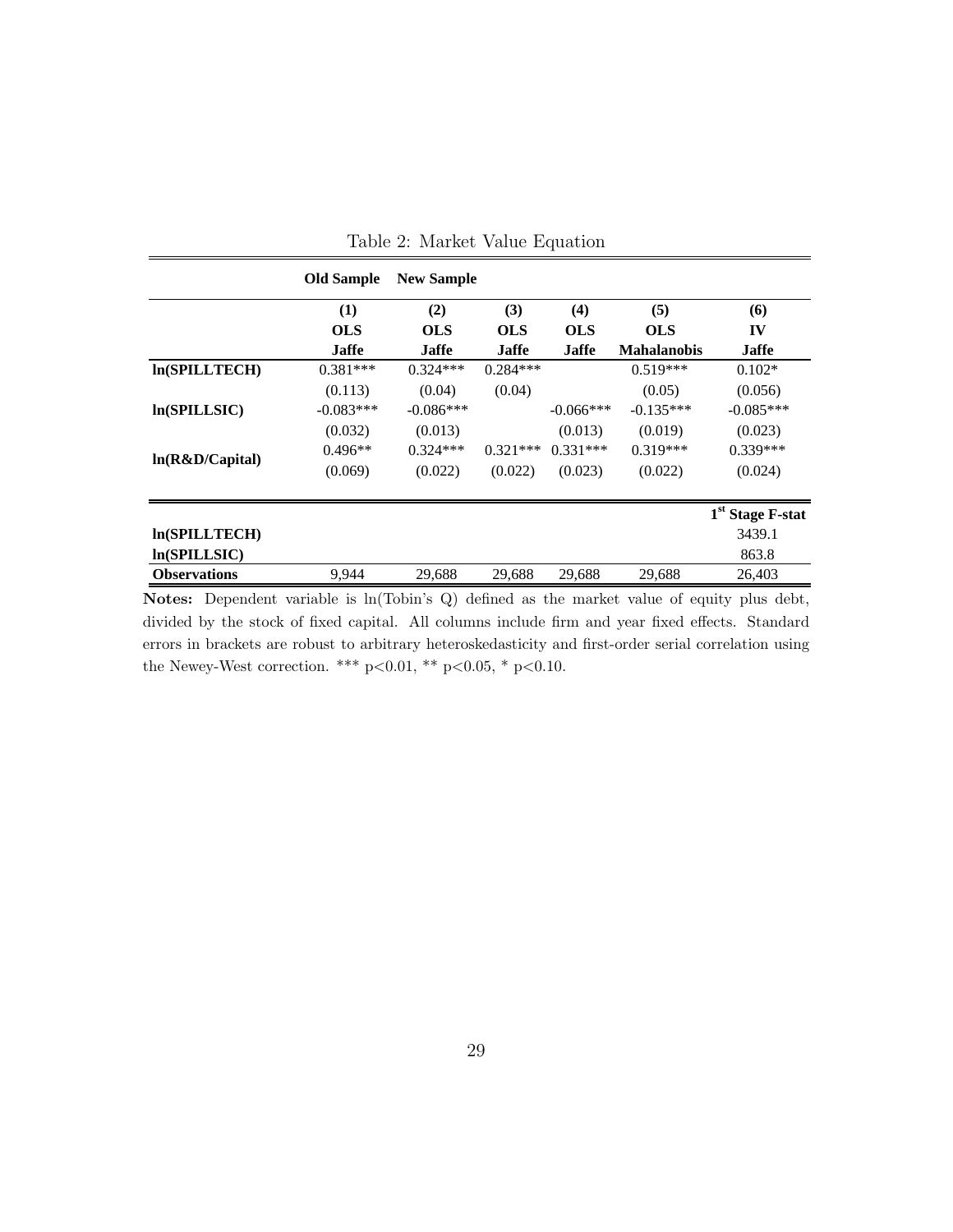|                      |              | Old sample New sample |              |              |                    |                              |
|----------------------|--------------|-----------------------|--------------|--------------|--------------------|------------------------------|
|                      | (1)          | (2)                   | (3)          | (4)          | (5)                | (6)                          |
|                      | <b>OLS</b>   | <b>OLS</b>            | <b>OLS</b>   | <b>OLS</b>   | <b>OLS</b>         | IV                           |
|                      | <b>Jaffe</b> | <b>Jaffe</b>          | <b>Jaffe</b> | <b>Jaffe</b> | <b>Mahalanobis</b> | Jaffe                        |
| ln(SPILLTECH)        | $0.417***$   | $0.284***$            | $0.259***$   |              | $0.365***$         | $0.269***$                   |
|                      | (0.056)      | (0.043)               | (0.042)      |              | (0.057)            | (0.044)                      |
| ln(SPILLSIC)         | 0.043        | $-0.079***$           |              | $-0.038*$    | $-0.128***$        | $-0.087***$                  |
|                      | (0.026)      | (0.023)               |              | (0.022)      | (0.032)            | (0.023)                      |
| ln(R&D Stock)        | $0.104***$   | $0.170***$            | $0.167***$   | $0.200***$   | $0.174***$         | $0.120***$                   |
|                      | (0.039)      | (0.024)               | (0.024)      | (0.024)      | (0.024)            | (0.027)                      |
| ln(patents)          | $0.420***$   | $0.514***$            | $0.514***$   | $0.514***$   | $0.514***$         | $0.537***$                   |
|                      | (0.02)       | (0.014)               | (0.014)      | (0.014)      | (0.014)            | (0.015)                      |
| <b>Pre-sample FE</b> | $0.292***$   | $0.139***$            | $0.136***$   | $0.143***$   | $0.136***$         | $0.152***$                   |
|                      | (0.033)      | (0.019)               | (0.019)      | (0.019)      | (0.019)            | (0.019)                      |
|                      |              |                       |              |              |                    | 1 <sup>st</sup> Stage F-stat |
| ln(SPILLTECH)        |              |                       |              |              |                    | 629.2                        |
| ln(SPILLSIC)         |              |                       |              |              |                    | 216.7                        |
| <b>Observations</b>  | 9,023        | 21,810                | 21,810       | 21,810       | 21,810             | 14,789                       |

<span id="page-30-0"></span>Table 3: Patent Equation

Notes: Dependent variable is citations-weighted patents. Estimation is conducted using the Negative Binomial model. Standard errors allow for serial correlation through clustering by firm. All columns include time dummies, four digit industry dummies and lagged firm sales. \*\*\*  $p<0.01$ , \*\*  $p<0.05$ , \*  $p<0.10$ .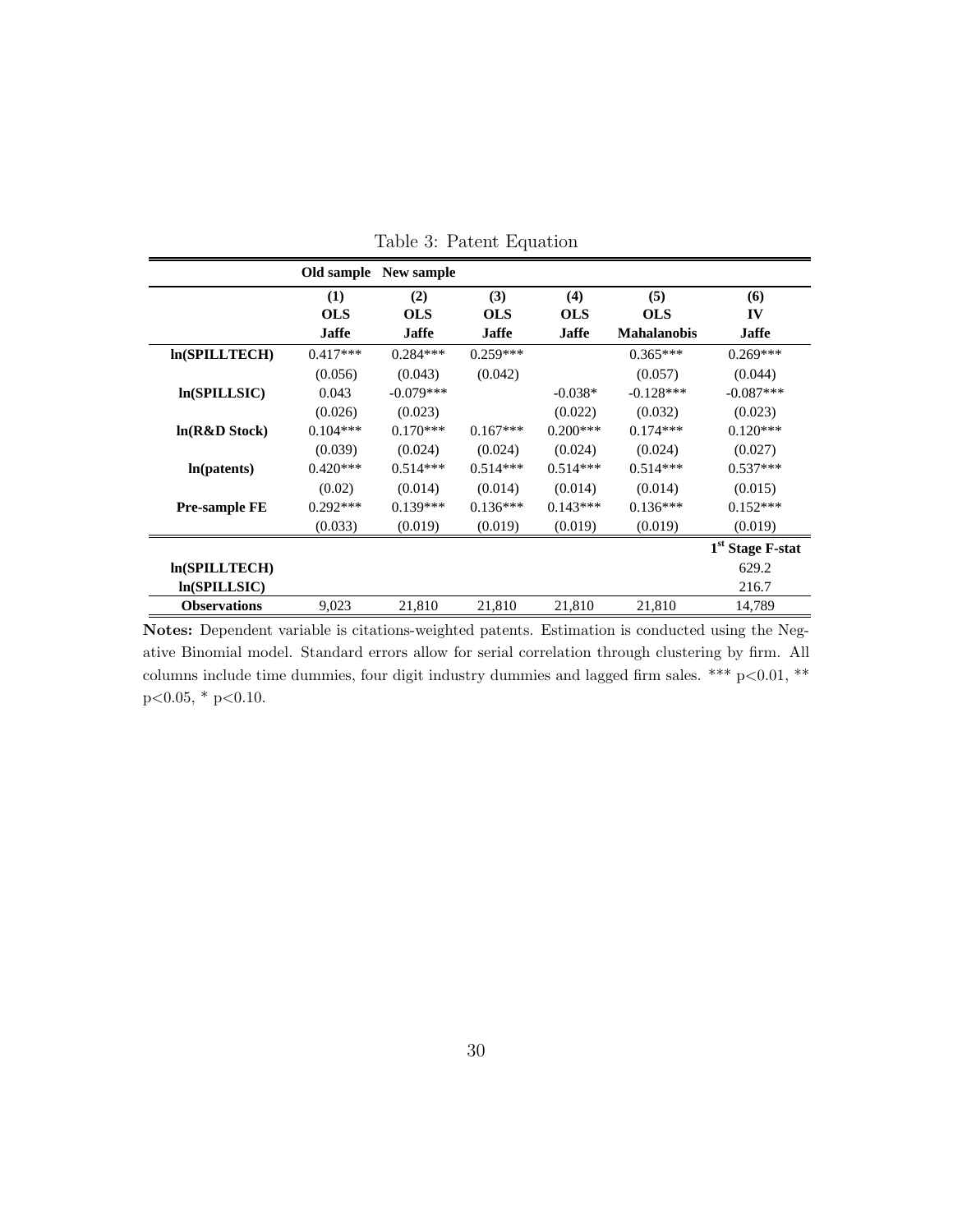|                      |            | <b>Old Sample</b> New Sample |              |              |                    |                              |
|----------------------|------------|------------------------------|--------------|--------------|--------------------|------------------------------|
|                      | (1)        | (2)                          | (3)          | (4)          | (5)                | (6)                          |
|                      | <b>OLS</b> | <b>OLS</b>                   | <b>OLS</b>   | <b>OLS</b>   | <b>OLS</b>         | IV                           |
|                      | Jaffe      | <b>Jaffe</b>                 | <b>Jaffe</b> | <b>Jaffe</b> | <b>Mahalanobis</b> | <b>Jaffe</b>                 |
| <b>In(SPILLTECH)</b> | $0.191***$ | $0.236***$                   | $0.231***$   |              | $0.269***$         | $0.287***$                   |
|                      | (0.046)    | (0.021)                      | (0.021)      |              | (0.026)            | (0.027)                      |
| ln(SPILLSIC)         | $-0.005$   | $-0.01$                      |              | 0.005        | $-0.008$           | $-0.01$                      |
|                      | (0.011)    | (0.007)                      |              | (0.007)      | (0.01)             | (0.011)                      |
| ln(Capital)          | $0.154***$ | $0.130***$                   | $0.130***$   | $0.132***$   | $0.131***$         | $0.130***$                   |
|                      | (0.012)    | (0.007)                      | (0.007)      | (0.007)      | (0.007)            | (0.007)                      |
| ln(Employment)       | $0.636***$ | $0.693***$                   | $0.693***$   | $0.686***$   | $0.694***$         | $0.694***$                   |
|                      | (0.015)    | (0.01)                       | (0.01)       | (0.01)       | (0.01)             | (0.01)                       |
| ln(R&D Stock)        | $0.043***$ | $0.015***$                   | $0.015***$   | $0.022***$   | $0.016***$         | $0.013***$                   |
|                      | (0.007)    | (0.005)                      | (0.005)      | (0.005)      | (0.005)            | (0.005)                      |
|                      |            |                              |              |              |                    | 1 <sup>st</sup> Stage F-stat |
| <b>In(SPILLTECH)</b> |            |                              |              |              |                    | 4183.7                       |
| ln(SPILLSIC)         |            |                              |              |              |                    | 914.3                        |
| <b>Observations</b>  | 9935       | 27566                        | 27566        | 27566        | 27566              | 27390                        |

<span id="page-31-0"></span>Table 4: Productivity Equation

Notes: Dependent variable is ln(sales). All columns include firm and year fixed effects and controls for current and lagged industry sales in each firm's output industry. Standard errors in brackets are robust to arbitrary heteroskedasticity and first-order serial correlation using the Newey-West correction. \*\*\*  $p<0.01$ , \*\*  $p<0.05$ , \*  $p<0.10$ .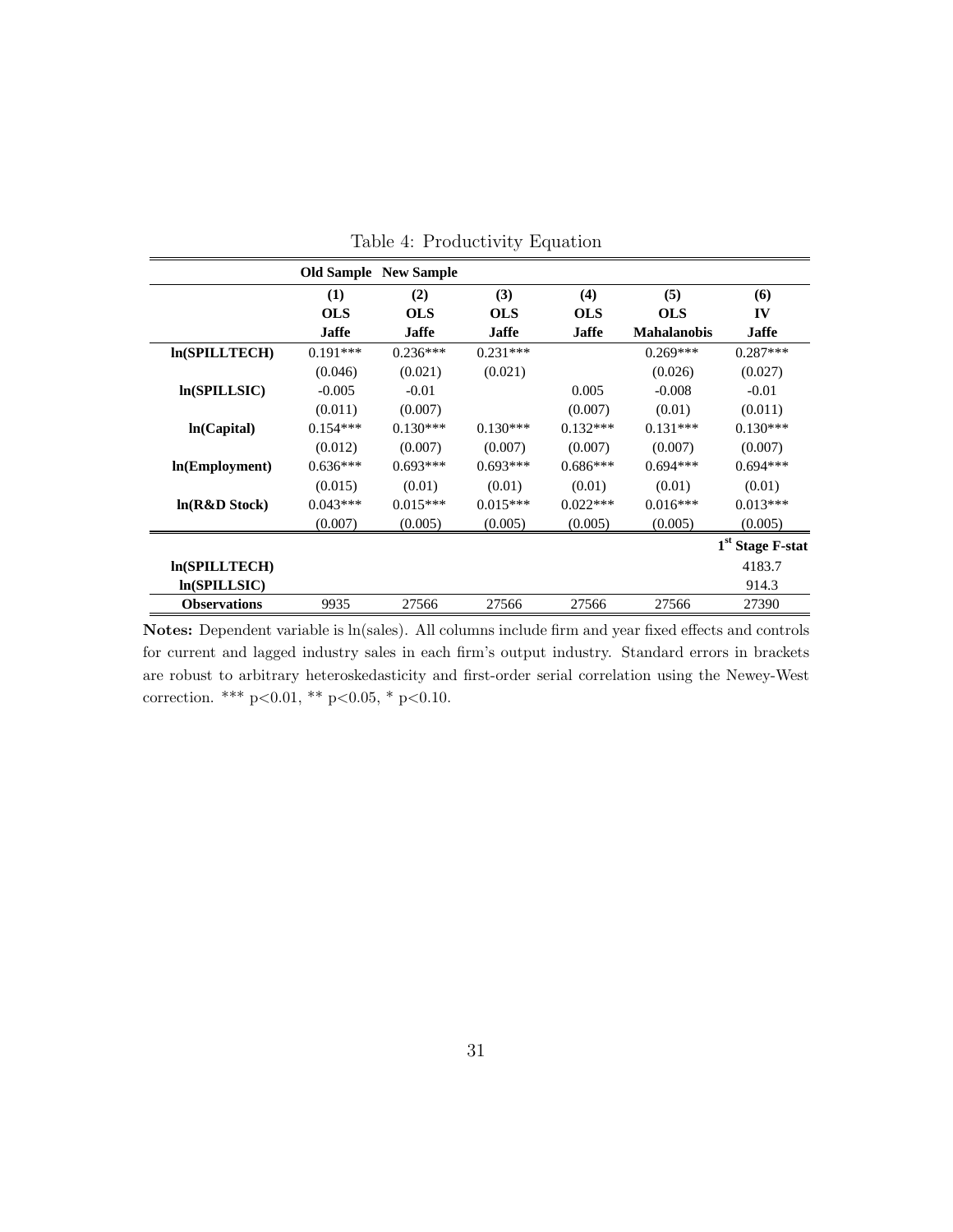|                     | <b>Old Sample</b> | <b>New Sample</b> |              |                    |                    |
|---------------------|-------------------|-------------------|--------------|--------------------|--------------------|
|                     | (1)               | (2)               | (3)          | (4)                | (5)                |
|                     | <b>OLS</b>        | <b>OLS</b>        | <b>OLS</b>   | <b>OLS</b>         | IV                 |
|                     | <b>Jaffe</b>      | <b>Jaffe</b>      | <b>Jaffe</b> | <b>Mahalanobis</b> | <b>Jaffe</b>       |
| ln(SPILLTECH)       | 0.1               | $0.125***$        | $0.032*$     | $0.093**$          | $0.198***$         |
|                     | (0.076)           | (0.034)           | (0.019)      | (0.04)             | (0.046)            |
| ln(SPILLSIC)        | $0.083**$         | $0.054***$        | $0.019*$     | $0.095***$         | $0.050*$           |
|                     | (0.034)           | (0.017)           | (0.01)       | (0.021)            | (0.026)            |
| ln(R&D/Sales)       |                   |                   | $0.670***$   |                    |                    |
|                     |                   |                   | (0.01)       |                    |                    |
|                     |                   |                   |              |                    | $1st$ Stage F-stat |
| ln(SPILLTECH)       |                   |                   |              |                    | 3362.2             |
| ln(SPILLSIC)        |                   |                   |              |                    | 760.8              |
| <b>Observations</b> | 8579              | 28130             | 27794        | 28130              | 25090              |

<span id="page-32-0"></span>Table 5: R&D Equation

Notes: Dependent variable is ln(R&D/sales). All columns include firm and year fixed effects and controls for current and lagged industry sales in each firm's output industry. Standard errors in brackets are robust to arbitrary heteroskedasticity and first-order serial correlation using the Newey-West correction. \*\*\* p<0.01, \*\* p<0.05, \* p<0.10.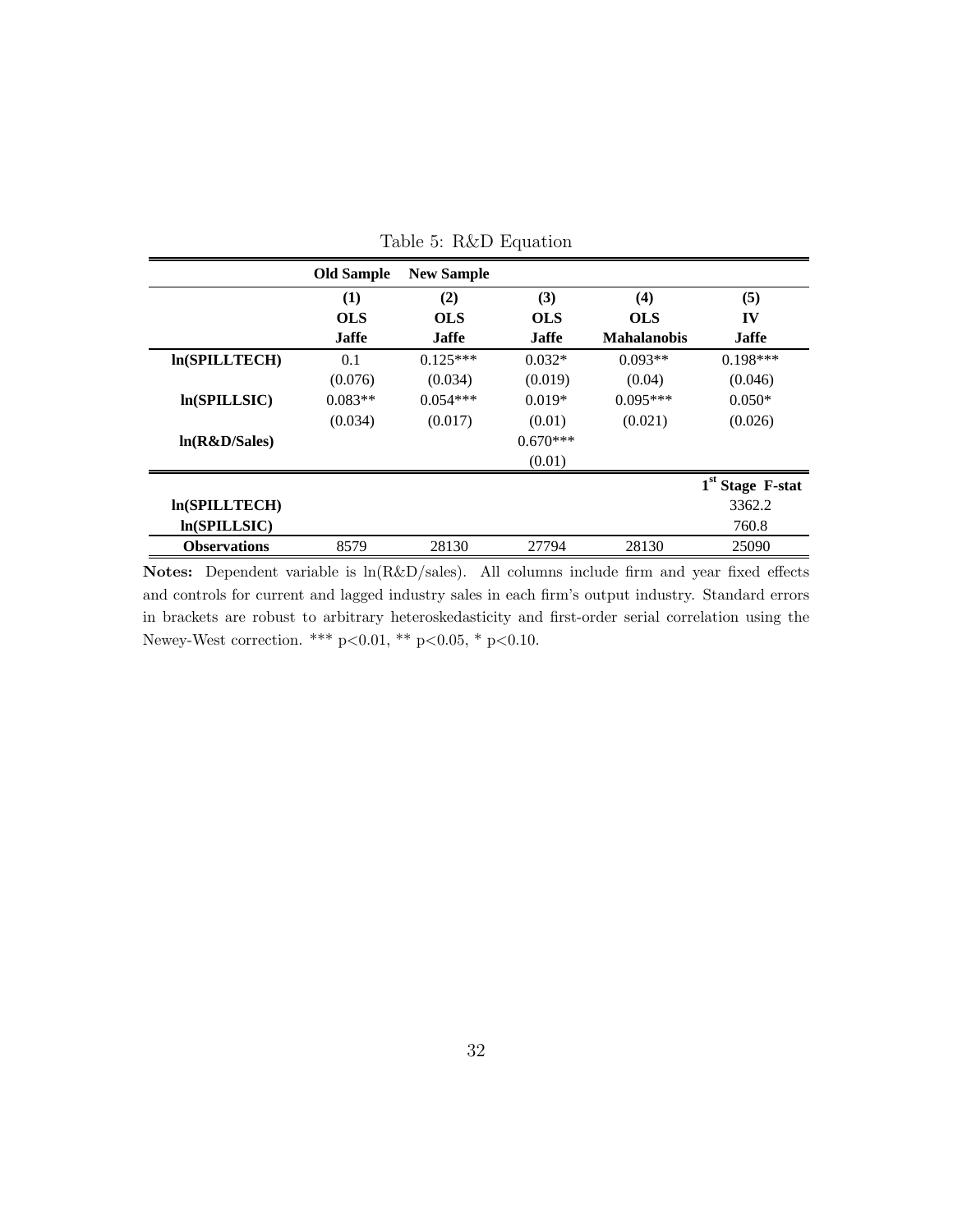|                                 | (1)          | (2)          | (3)             |
|---------------------------------|--------------|--------------|-----------------|
|                                 |              |              |                 |
|                                 | ln(SPILLTEC) | ln(SPILLSIC) | ln(R&D/capital) |
| Baseline (1985 $\leq t$ < 1990) | $0.2372***$  | $-0.0813***$ | $0.163***$      |
|                                 | (0.044)      | (0.014)      | (0.01)          |
| $1990 \le t < 1995$             | 0.015        | 0.005        | $-0.012$        |
|                                 | (0.017)      | (0.009)      | (0.011)         |
| $1995 \le t < 2000$             | $0.115***$   | $0.019**$    | $-0.008$        |
|                                 | (0.017)      | (0.009)      | (0.011)         |
| $2000 \le t < 2005$             | $0.112***$   | $0.042***$   | $-0.023*$       |
|                                 | (0.02)       | (0.01)       | (0.012)         |
| $2005 \le t < 2010$             | 0.014        | 0.006        | $-0.044***$     |
|                                 | (0.023)      | (0.012)      | (0.014)         |
| 2010 < t < 2015                 | $-0.014$     | $-0.014$     | $-0.061***$     |
|                                 | (0.025)      | (0.012)      | (0.013)         |

Table 6: Market Value Equation

Notes: Dependent variable is ln(Tobin's Q) defined as the market value of equity plus debt, divided by the stock of fixed capital. This table summarizes the results of a single regression. Specifically, it reports the coefficients from allowing the coefficients on ln(SPILLTECH), ln(SPILLSIC), and  $ln(R&D/Capital)$  in the specification in column ([2](#page-29-0)) of Table 2 to vary over time. Column (1) reports the estimates for the coefficient on ln(SPILLTECH), which are allowed to vary in each 5 year time frame. Column (2) and (3) report the estimates of the coefficients on ln(SPILLSIC) and ln(R&D/Capital) in each 5-year time period, respectively. Standard errors in brackets are robust to arbitrary heteroskedasticity and first-order serial correlation using the Newey-West correction. \*\*\* p<0.01, \*\* p<0.05, \* p<0.10.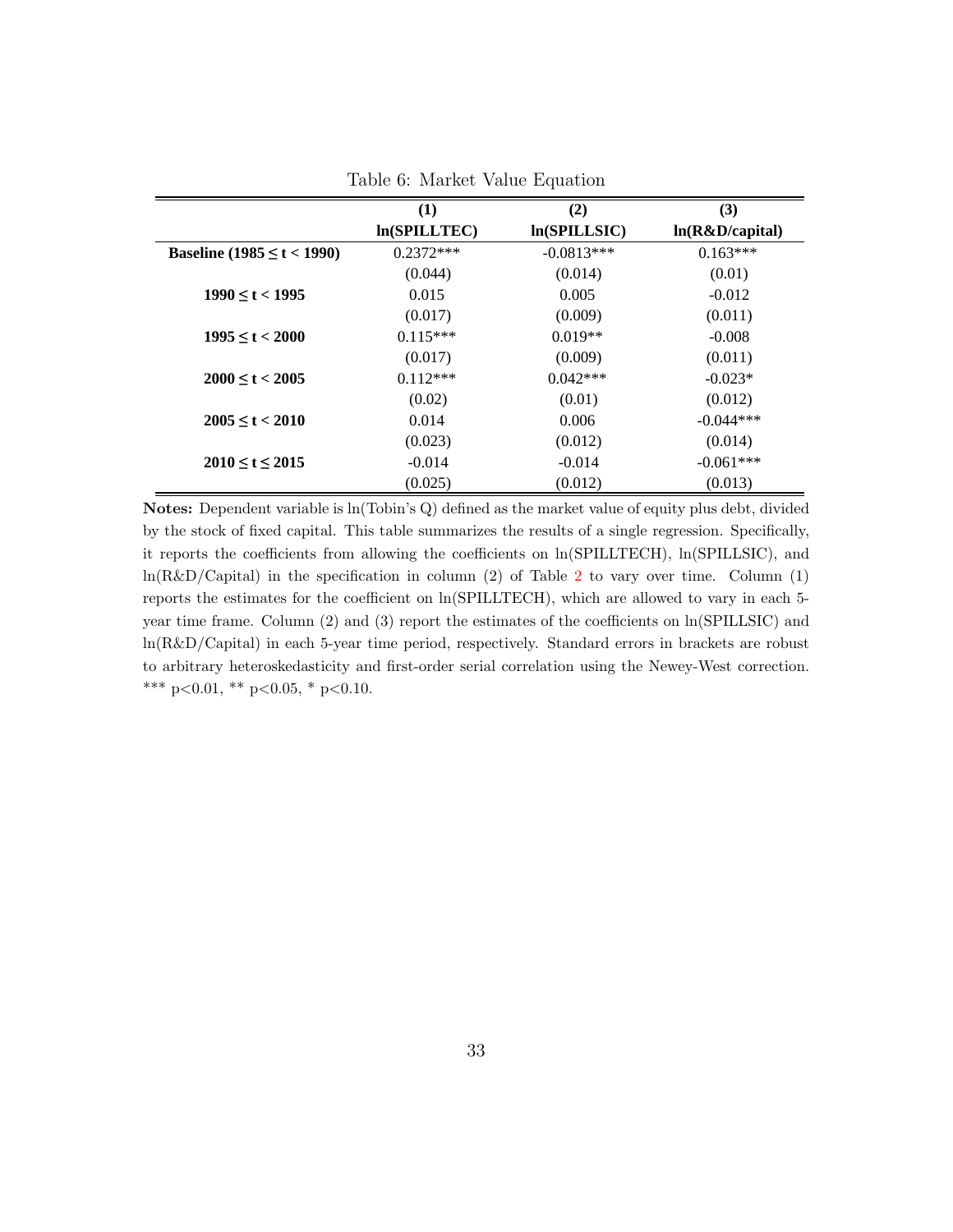|                            | (1)          | (2)          | (3)             |
|----------------------------|--------------|--------------|-----------------|
|                            | ln(SPILLTEC) | ln(SPILLSIC) | ln(R&D/capital) |
| Baseline (1985 ≤ t < 1990) | $0.182***$   | $-0.075**$   | $0.161***$      |
|                            | (0.064)      | (0.032)      | (0.026)         |
| $1990 \le t < 1995$        | 0.067        | $0.065**$    | $-0.032*$       |
|                            | (0.059)      | (0.032)      | (0.019)         |
| $1995 \le t < 2000$        | $0.226***$   | $-0.032$     | $-0.02$         |
|                            | (0.077)      | (0.032)      | (0.02)          |
| $2000 \le t \le 2005$      | $0.131*$     | $-0.064*$    | $0.095***$      |
|                            | (0.077)      | (0.035)      | (0.022)         |

Table 7: Patent Equation

Notes: Dependent variable is citations-weighted patents. Estimation is conducted using the Negative Binomial model. This table summarizes the results of a single regression. Specifically, it reports the coefficients from allowing the coefficients on ln(SPILLTECH), ln(SPILLSIC), and ln(R&D stock) in the specification in column (2) of Table [3](#page-30-0) to vary over time. Column (1) reports the estimates for the coefficient on ln(SPILLTECH), which are allowed to vary in each t-year time frame. Column  $(2)$  and  $(3)$  report the estimates of the coefficients on  $\ln(SPILLSIC)$  and  $\ln(R\&D/Capital)$ in each 5-year time period, respectively. Standard errors allow for serial correlation through clustering by firm. Includes time dummies, four digit industry dummies and lagged firm sales. \*\*\*  $p<0.01$ , \*\*  $p<0.05$ , \*  $p<0.10$ .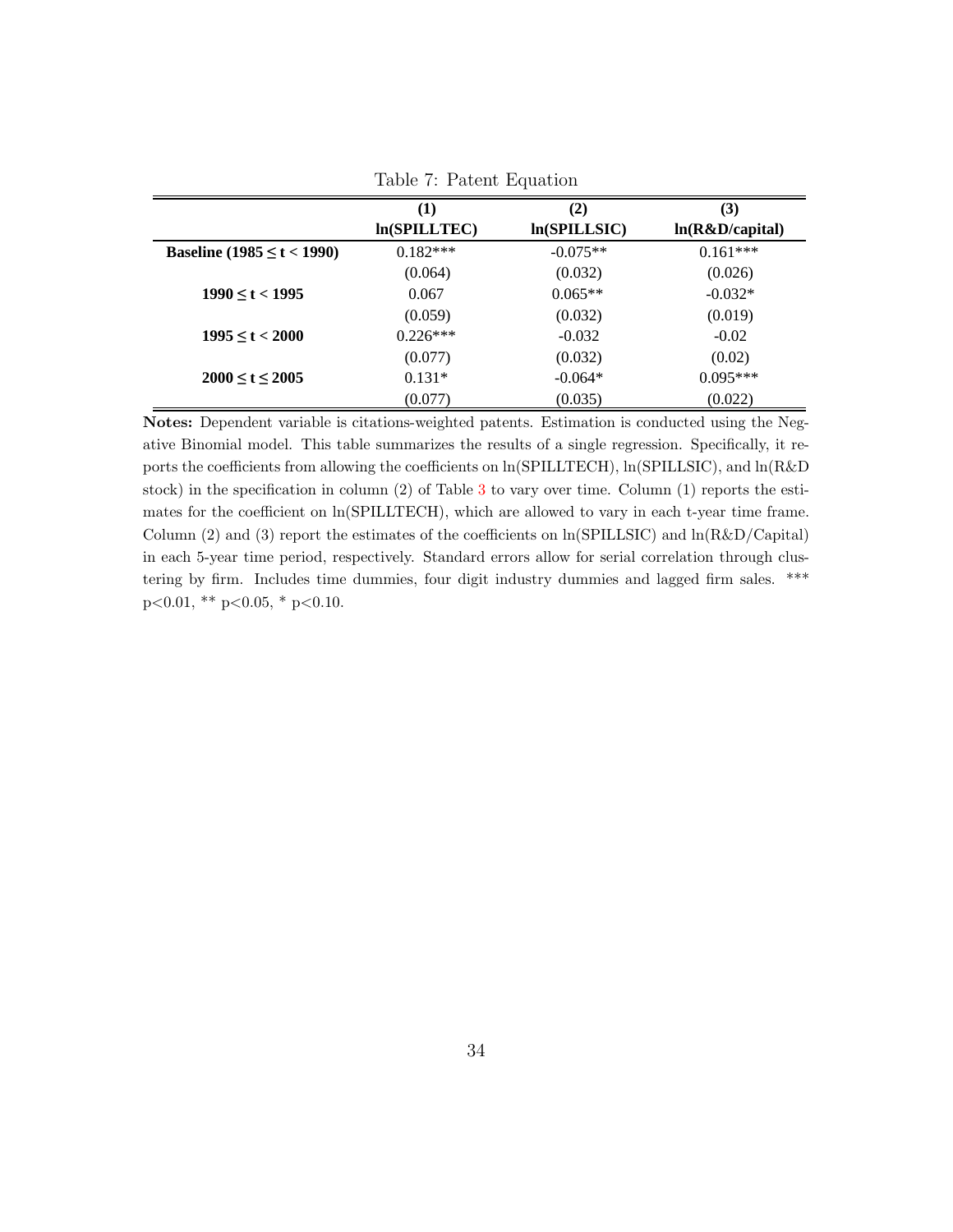|                                 | (1)          | (2)          | (3)             |
|---------------------------------|--------------|--------------|-----------------|
|                                 | ln(SPILLTEC) | ln(SPILLSIC) | ln(R&D/capital) |
| Baseline (1985 $\leq t$ < 1990) | $0.206***$   | $-0.016**$   | $0.008*$        |
|                                 | (0.022)      | (0.007)      | (0.005)         |
| $1990 \le t < 1995$             | 0.008        | $0.012***$   | 0.001           |
|                                 | (0.008)      | (0.004)      | (0.003)         |
| $1995 \le t < 2000$             | $0.021**$    | $0.010**$    | 0.004           |
|                                 | (0.009)      | (0.004)      | (0.003)         |
| $2000 \le t < 2005$             | $-0.006$     | $0.019***$   | $0.013***$      |
|                                 | (0.01)       | (0.005)      | (0.0003)        |
| $2005 \le t < 2010$             | $-0.009$     | $0.021***$   | $0.010***$      |
|                                 | (0.012)      | (0.005)      | (0.004)         |
| 2010 < t < 2015                 | $-0.01$      | $0.014**$    | $0.009**$       |
|                                 | (0.004)      | (0.006)      | (0.004)         |

<span id="page-35-0"></span>Table 8: Productivity Equation

Notes: Dependent variable is ln(sales). This table summarizes the results of a single regression. Specifically, it reports the coefficients from allowing the coefficients on ln(SPILLTECH),  $ln(SPILLSIC)$ , and  $ln(R&D/Capital)$  in the specification in column (2) of Table [4](#page-31-0) to vary over time. Column (1) reports the estimates for the coefficient on ln(SPILLTECH), which are allowed to vary in each 5-year time frame. Column (2) and (3) report the estimates of the coefficients on ln(SPILLSIC) and ln(R&D stock) in each 5-year time period, respectively. Includes firm and year fixed effects and controls for current and lagged industry sales in each firm's output industry. Standard errors in brackets are robust to arbitrary heteroskedasticity and first-order serial correlation using the Newey-West correction. \*\*\* p<0.01, \*\* p<0.05, \* p<0.10.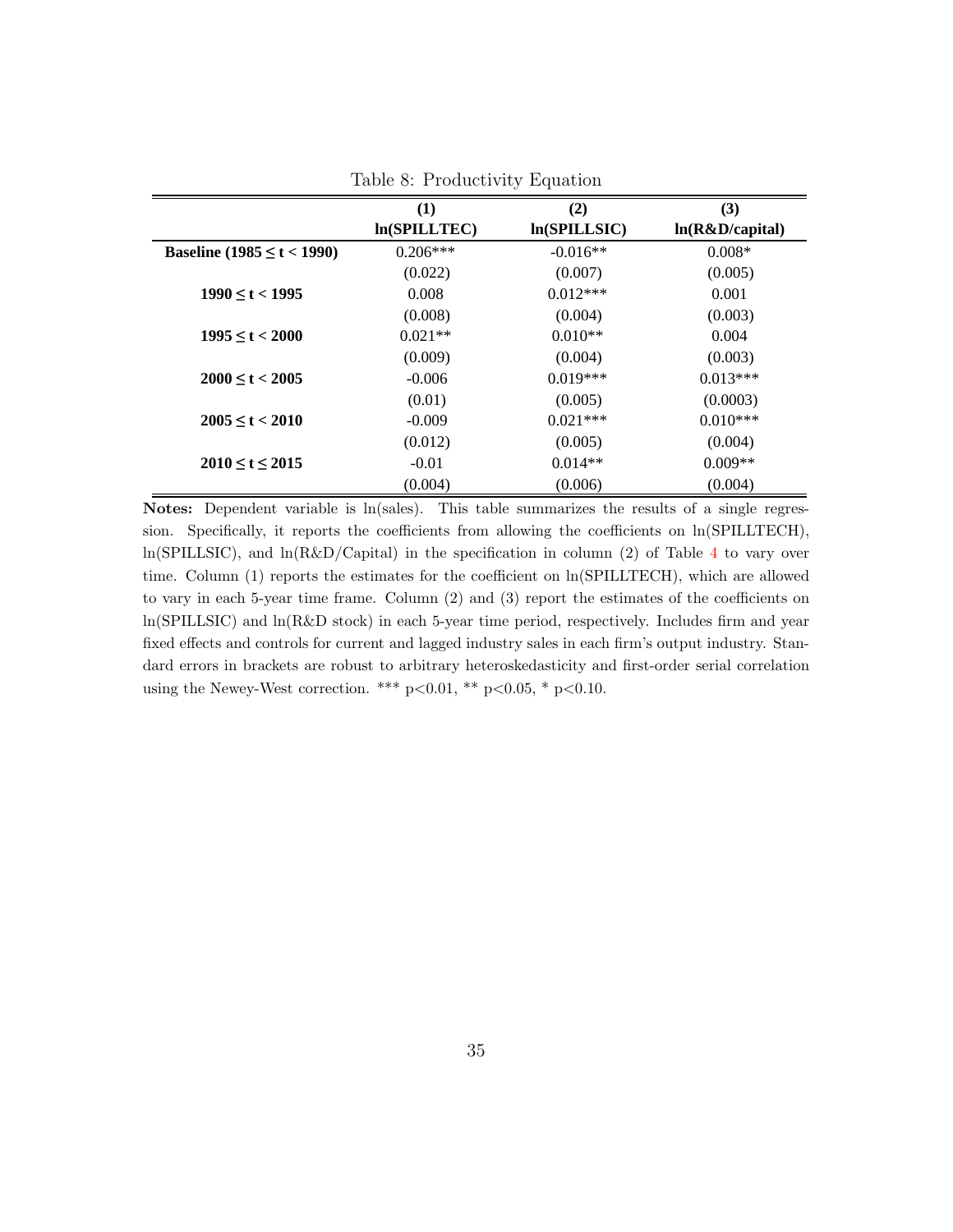|                                | (1)          | (2)          |
|--------------------------------|--------------|--------------|
|                                | ln(SPILLTEC) | ln(SPILLSIC) |
| Baseline $(1985 \le t < 1990)$ | $0.138***$   | 0.025        |
|                                | (0.037)      | (0.017)      |
| $1990 \le t < 1995$            | $-0.028*$    | 0.003        |
|                                | (0.015)      | (0.008)      |
| $1995 \le t < 2000$            | $-0.040**$   | $0.018**$    |
|                                | (0.018)      | (0.009)      |
| $2000 \le t < 2005$            | $-0.025$     | $0.042***$   |
|                                | $(-0.018)$   | (0.009)      |
| $2005 \le t \le 2010$          | $-0.063***$  | $0.058***$   |
|                                | (0.021)      | (0.01)       |
| 2010 < t < 2015                | $-0.097***$  | $0.059***$   |
|                                | (0.022)      | (0.011)      |

Notes: Dependent variable is ln(sales). This table summarizes the results of a single regression. Specifically, it reports the coefficients from allowing the coefficients on ln(SPILLTECH),  $ln(SPILLSIC)$ , and  $ln(R&D/Capital)$  in the specification in column (2) of Table [5](#page-32-0) to vary over time. Column (1) reports the estimates for the coefficient on ln(SPILLTECH), which are allowed to vary in each 5-year time frame. Column (2) reports the estimates of the coefficients on ln(SPILLSIC) in each 5-year time period. Includes firm and year fixed effects and controls for current and lagged industry sales in each firm's output industry. Standard errors in brackets are robust to arbitrary heteroskedasticity and first-order serial correlation using the Newey-West correction. \*\*\* p<0.01, \*\* p<0.05, \* p<0.10.

### $Table 9: RkD Equation$